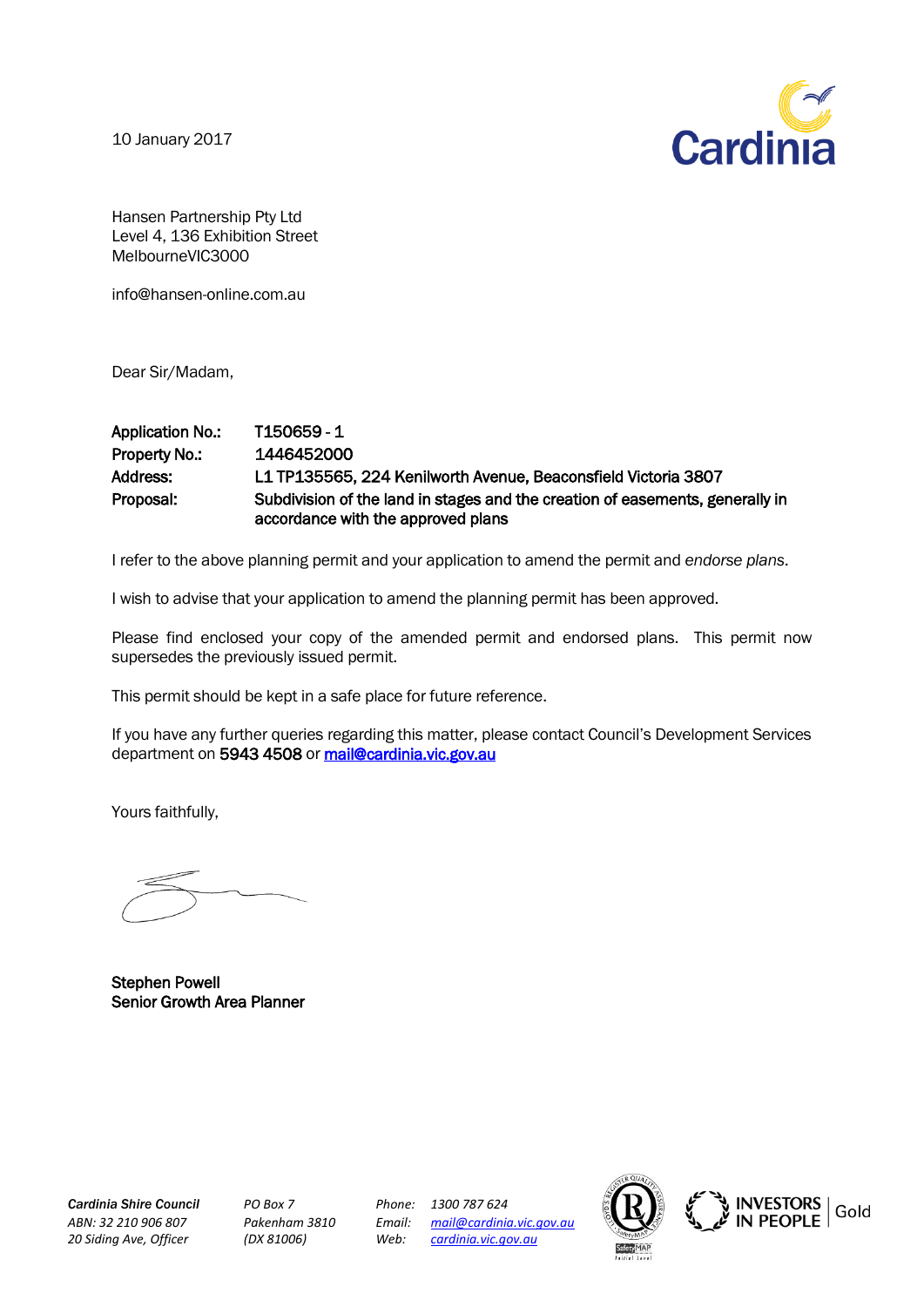

*Planning Scheme:* Cardinia Planning Scheme

#### PLANNING PERMIT NUMBER: T150659-1

ADDRESS OF THE LAND: L1 TP135565, 224 Kenilworth Avenue, Beaconsfield Victoria 3807

THIS PERMIT ALLOWS: Subdivision of the land in stages and the creation of easements, generally in accordance with the approved plans

| Date amended:  | What has been amended?                         | <b>Responsible Authority</b> |
|----------------|------------------------------------------------|------------------------------|
| 3 January 2017 | Amendment to Condition 7;                      | Cardinia Shire Council       |
|                | Amendment to the permit preamble; and          |                              |
|                | The creation of easement (sewer and drainage). |                              |

\_\_\_\_\_\_\_\_\_\_\_\_\_\_\_\_\_\_\_\_\_\_\_\_\_\_\_\_\_\_\_\_\_\_\_\_\_\_\_\_\_\_\_\_\_\_\_\_\_\_\_\_\_\_\_\_\_\_\_\_\_\_\_\_\_\_\_\_\_\_\_\_\_\_\_\_\_\_\_\_\_\_\_\_\_\_\_\_\_

#### THE FOLLOWING CONDITIONS WILL APPLY TO THE PERMIT:

- 1. Before the plan of subdivision for the first stage of development is certified under the *Subdivision Act 1988*, amended plans to the satisfaction of the Responsible Authority must be submitted to and approved by the Responsible Authority. When approved, the plans will be endorsed and then form part of the permit. The plans must be drawn to scale with dimensions and one (1) copy must be provided. The plans must be generally in accordance with the plans submitted with the application (prepared by Rodney Aujard and Associates, Survey Reference 18545, dated 15 March 2016) but modified to show:
	- a) The location of electrical substations/kiosks.
	- b) The telecommunications optical fibre cable network (or superior technology) for the subdivision. This can be shown indicatively on the plan or as a notation on the plan.
	- c) The location of cross-overs for each lot.

To the satisfaction of the Responsible Authority.

- 2. The layout of the subdivision, as shown on the endorsed plan/s, must not be altered or modified without the consent in writing of the Responsible Authority.
- 3. The subdivision of the land must proceed in the order of stages shown on the endorsed plans except with the prior written consent of the Responsible Authority.
- 4. Once the development of each stage has commenced, that stage must be continued and completed to the satisfaction of the Responsible Authority.
- 5. Before the plan of subdivision for the first stage of development is certified under the *Subdivision Act 1988,* the permit holder must:
	- a) Demonstrate that all existing septic tank and septic tank systems (including fittings and fixtures) have been removed. The tank contents must be pumped out and the existing waste water treatment system must be decommissioned by a plumber.
	- b) Submit to Council for approval street and road names proposed for the subdivision.

Date Issued: 7 October 2016 Date Amended: 10 January 2017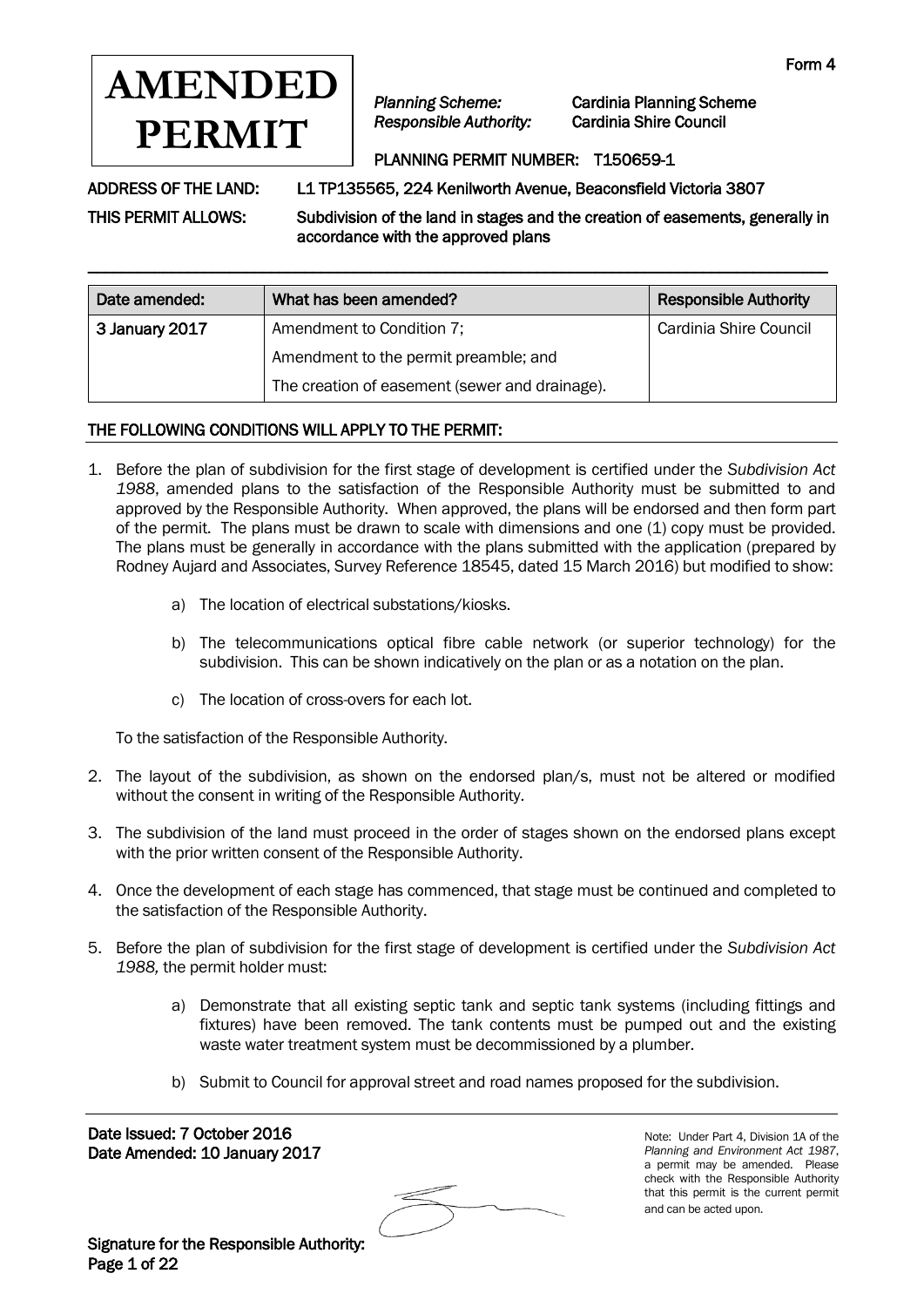

*Planning Scheme:* Cardinia Planning Scheme

#### PLANNING PERMIT NUMBER: T150659-1

ADDRESS OF THE LAND: L1 TP135565, 224 Kenilworth Avenue, Beaconsfield Victoria 3807

THIS PERMIT ALLOWS: Subdivision of the land in stages and the creation of easements, generally in accordance with the approved plans

6. Before the plan of subdivision for the first stage of development is certified under the *Subdivision Act 1988,* or any other time agreed to in writing by the Responsible Authority, an amended Public Infrastructure Plan (PIP) to the satisfaction of the Responsible Authority must be submitted to and approved by the Responsible Authority. Once approved, the PIP must be implemented to the satisfaction of the Responsible Authority.

\_\_\_\_\_\_\_\_\_\_\_\_\_\_\_\_\_\_\_\_\_\_\_\_\_\_\_\_\_\_\_\_\_\_\_\_\_\_\_\_\_\_\_\_\_\_\_\_\_\_\_\_\_\_\_\_\_\_\_\_\_\_\_\_\_\_\_\_\_\_\_\_\_\_\_\_\_\_\_\_\_\_\_\_\_\_\_\_\_

The PIP must show the proposed location, type, staging and timing of delivery of all infrastructure on the land which is identified in the Officer Precinct Structure Plan and Development Contributions Plan (2011), or which is otherwise reasonably required on or to the land or on any other land as a result of the subdivision of the land. Without limiting the extent of what must be shown on and in the PIP it must include the following to the satisfaction of the Responsible Authority:

- a) Construction of Kenilworth Avenue upgrade to a Connector Street Constrained Type 3 (Section 4c).
- b) The land which is required to be set aside for infrastructure identified in the DCP or the PSP including land required for public open space and community facilities and any proposed reconciliation payment in respect of the land having regard to its value set out in the DCP.
- c) An estimate of the extent of equalisation which is required in respect of public open space to be provided having regard to the PSP and the DCP.
- d) Subject to the consent of the Collecting Agency, any infrastructure works set out in the DCP which can be provided 'in lieu' of development contributions in accordance with the DCP.
- e) The effects of the provision of infrastructure on the land or any other land.
- f) Any other relevant matter related to the provision of infrastructure reasonably required by the Responsible Authority.

The PIP may be amended with the written consent of the Responsible Authority.

- 7. Before a statement of compliance is issued for the second stage of the subdivision under the Subdivision Act 1988, Kenilworth Avenue must be constructed in accordance with the road cross section nominated in the Officer Precinct Structure plans, extending from Brunt Road to the west property boundary, in accordance with plans and specification approved by and to the satisfaction of the Responsible Authority.
- 8. Before the plan of subdivision for the first stage of development is certified under the *Subdivision Act 1988,* a landscape masterplan for the entire estate to the satisfaction of the Responsible Authority must be submitted to and approved by the Responsible Authority. When approved, the

Date Issued: 7 October 2016 Date Amended: 10 January 2017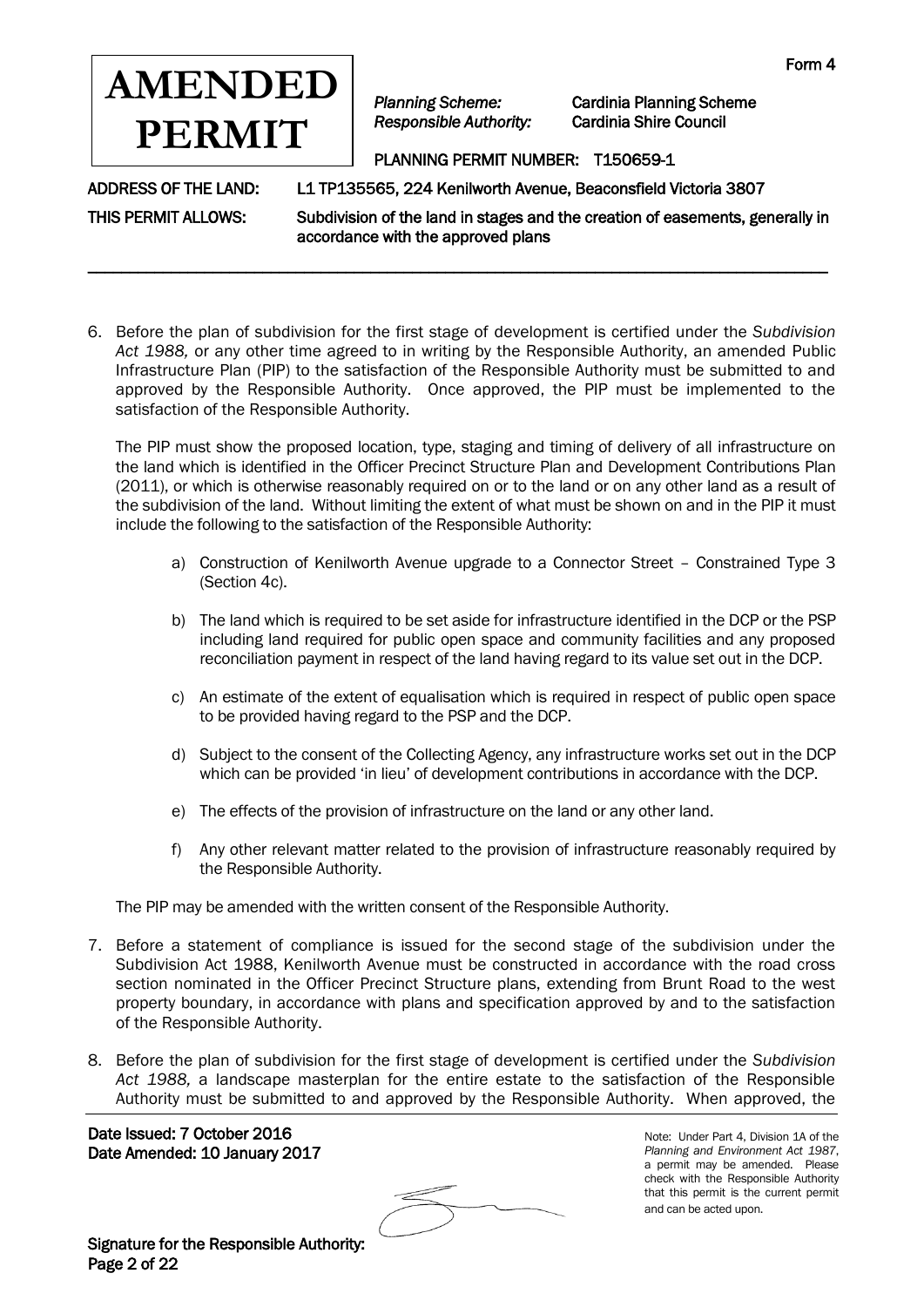

*Planning Scheme:* Cardinia Planning Scheme

# PLANNING PERMIT NUMBER: T150659-1

ADDRESS OF THE LAND: L1 TP135565, 224 Kenilworth Avenue, Beaconsfield Victoria 3807

THIS PERMIT ALLOWS: Subdivision of the land in stages and the creation of easements, generally in accordance with the approved plans

plan will be endorsed and will then form part of the permit. The plan must be drawn to scale with dimensions and one (1) copy must be provided in an approved electronic format. The plan must show and include:

a) Key themes, landscape principles and character that will define the subdivision.

\_\_\_\_\_\_\_\_\_\_\_\_\_\_\_\_\_\_\_\_\_\_\_\_\_\_\_\_\_\_\_\_\_\_\_\_\_\_\_\_\_\_\_\_\_\_\_\_\_\_\_\_\_\_\_\_\_\_\_\_\_\_\_\_\_\_\_\_\_\_\_\_\_\_\_\_\_\_\_\_\_\_\_\_\_\_\_\_\_

- b) The type of species to be used for street tree planting in various stages of the subdivision.
- c) The plant schedule must be consistent with adjoining sites where roads are continued through.
- d) The areas which will be available for landscaping.
- e) Entrance treatments.
- f) The principles and graphical concepts of the proposed treatment of the open space and drainage reserves; and
- g) How any landscape requirements or guidelines within the Officer *Precinct Structure Plan* are proposed to be implemented.
- h) Existing features and site contours (levels) and any proposed changes to existing levels including any structural elements such as batters or retaining walls.
- 9. Before the submission and approval of detailed design construction plans (engineering plans) and before the plan of subdivision for the first stage of development is certified under the *Subdivision Act 1988*, a *functional layout plan* for the subdivision or stage of subdivision, generally in accordance with the standards nominated in the Cardinia Shire Council "Guidelines for the Development & Subdivision of Land", "Development Construction Specification" and the Water Sensitive Urban Design (WSUD) Guidelines, to the satisfaction of the Responsible Authority, must be submitted to and approved by the Responsible Authority.

When approved, the *functional layout plan* will be endorsed and will then form part of the permit. Three copies of the *functional layout plan* must be drawn to a scale of 1:500 to acceptable drafting standards and an electronic copy (pdf) must be provided.

The *functional layout plan* must show (where appropriate):

- a) A fully dimensioned subdivision layout, including proposed street names, approximate lot areas, lot numbers and widths of street reservations,
- b) Topography and existing features, including contours for the subject land and any affected adjacent land,

 Date Issued: 7 October 2016 Date Amended: 10 January 2017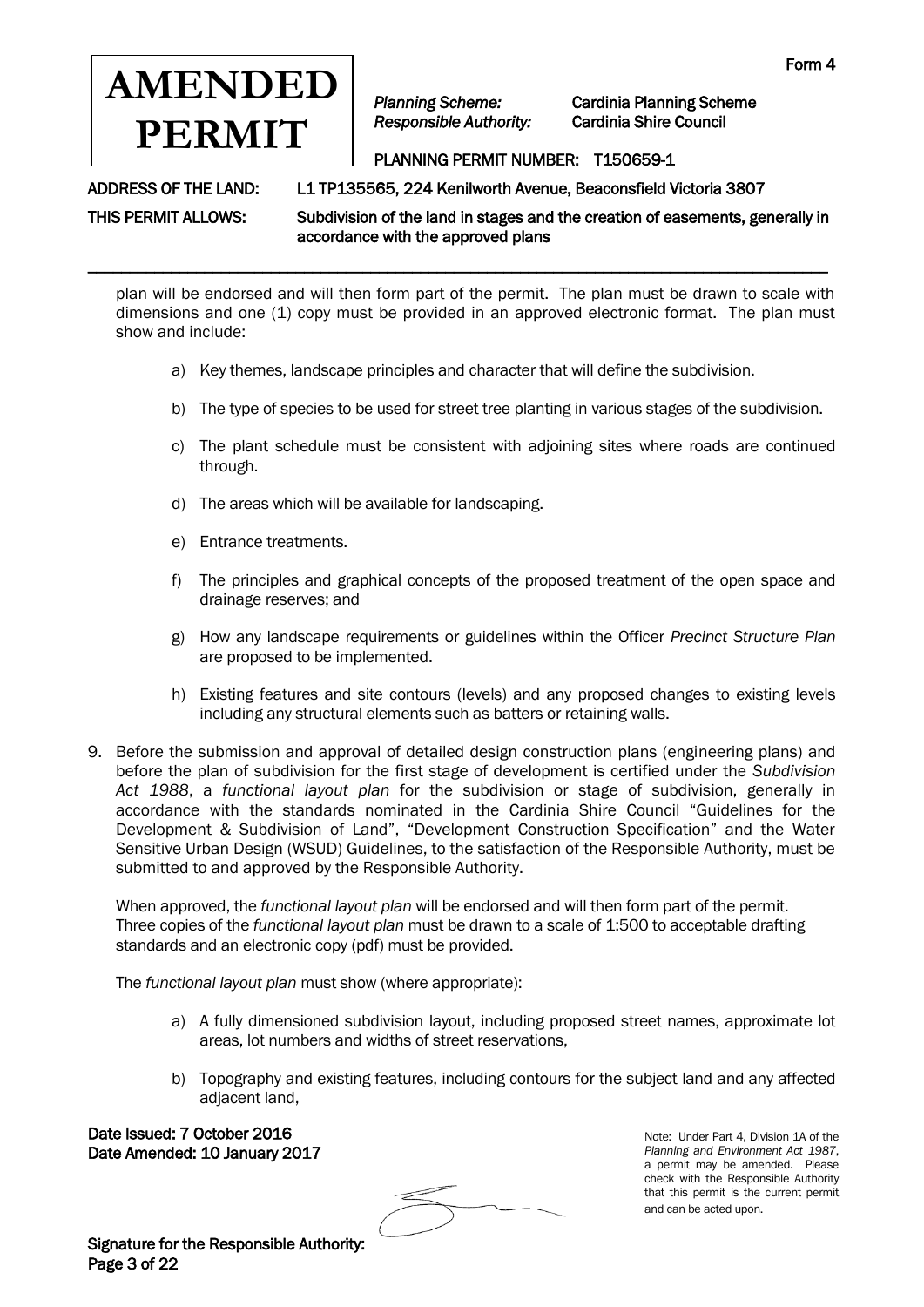

*Planning Scheme:* Cardinia Planning Scheme

# PLANNING PERMIT NUMBER: T150659-1

ADDRESS OF THE LAND: L1 TP135565, 224 Kenilworth Avenue, Beaconsfield Victoria 3807

THIS PERMIT ALLOWS: Subdivision of the land in stages and the creation of easements, generally in

- \_\_\_\_\_\_\_\_\_\_\_\_\_\_\_\_\_\_\_\_\_\_\_\_\_\_\_\_\_\_\_\_\_\_\_\_\_\_\_\_\_\_\_\_\_\_\_\_\_\_\_\_\_\_\_\_\_\_\_\_\_\_\_\_\_\_\_\_\_\_\_\_\_\_\_\_\_\_\_\_\_\_\_\_\_\_\_\_\_ c) Identification by survey of all trees (or group of trees) existing on the subject land, including
	- d) Details of tree protection zones (TPZs) for all trees to be retained on the subject land,
	- e) All trees proposed for removal from the subject land clearly designated,

dead trees and those that overhang the subject land from adjoining land,

accordance with the approved plans

- f) Typical cross-sections for each street type, dimensioning individual elements, services offsets and any other spatial requirements identified in the Development Plan,
- g) Location and alignment of kerbs, indented parking spaces, footpaths, shared paths, bus stops and traffic controls,
- h) The proposed minor drainage network and any spatial features requiring access,
- i) The major drainage system, including any watercourse, lake, wetland, sediment pond rain gardens, bio-infiltration system and/or piped elements showing preliminary sizing,
- j) Overland flow paths (100 year ARI) to indicate how excess runoff will safely be conveyed to its destination,
- k) Drainage outfall system (both interim and ultimate), indicating legal point of discharge and any access requirements for the construction and maintenance,
- l) A table of offsets for all utility services and street trees,
- m) Preliminary location of reserves for electrical kiosks.
- n) Drainage and sewerage outfalls including any easements required over other property.
- o) Traffic management plan showing sufficient notional (unmarked) on-street car parking spaces, at the rate of one space per lot, traffic control devices and large vehicle turning overlays.

*Note: Land that are not adjacent to existing or approved infrastructure will be required to show the following information in addition to the above standard requirements:*

- p) The relationship between the subject subdivision stage and surrounding land.
- q) Proposed linkages to future streets, open space, regional path network and upstream drainage.

Date Issued: 7 October 2016 Date Amended: 10 January 2017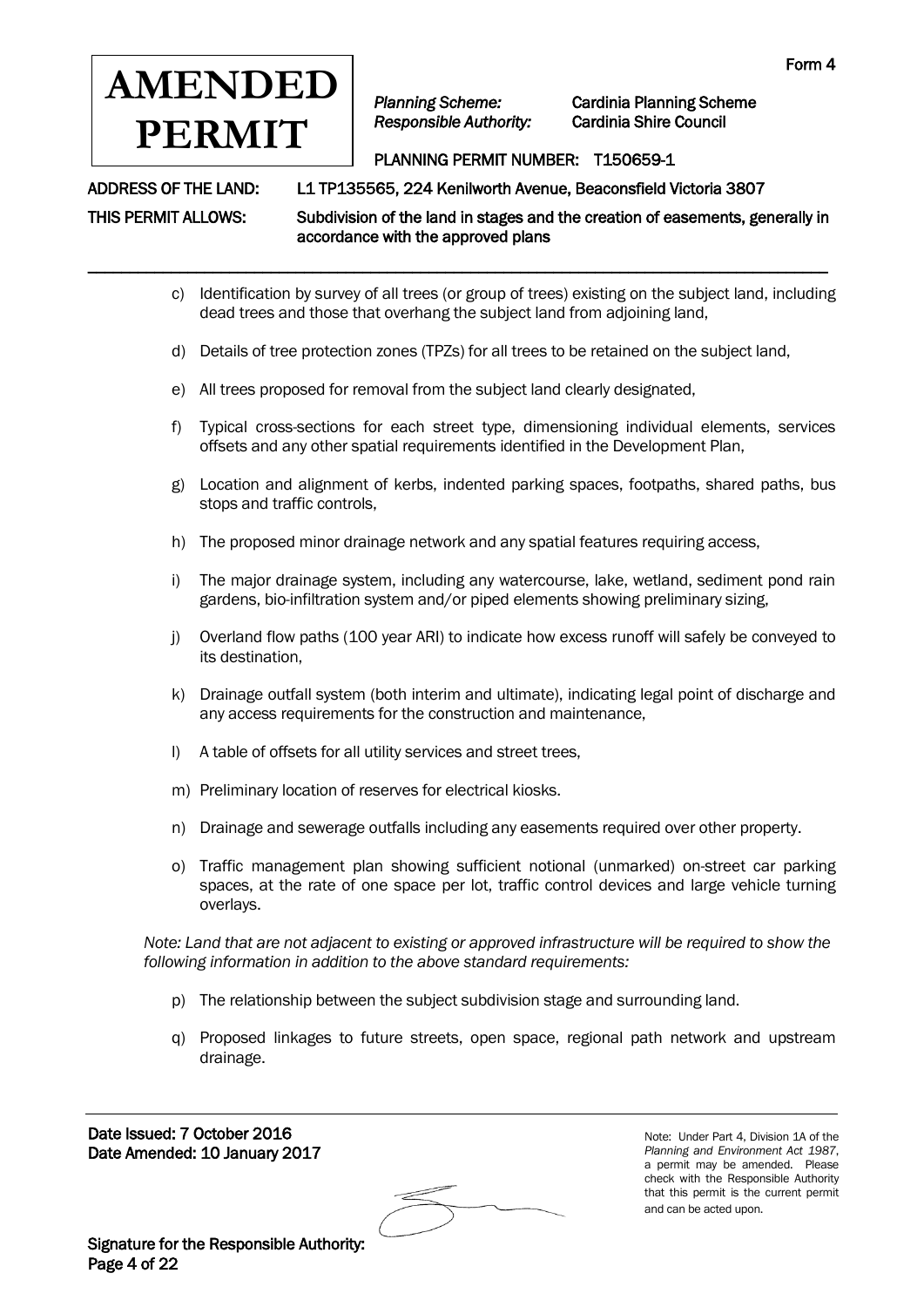

*Planning Scheme:* Cardinia Planning Scheme

# PLANNING PERMIT NUMBER: T150659-1

ADDRESS OF THE LAND: L1 TP135565, 224 Kenilworth Avenue, Beaconsfield Victoria 3807

THIS PERMIT ALLOWS: Subdivision of the land in stages and the creation of easements, generally in accordance with the approved plans

10. Before the plan of subdivision for the first stage of development is certified under the *Subdivision Act 1988*, building design guidelines and fencing controls for all lots to the satisfaction of the Responsible Authority must be submitted to and approved by the Responsible Authority. The guidelines must *address the housing planning and design guidelines of the Officer Precinct Structure Plan (2011) and* provide for the following to the satisfaction of the Responsible Authority:

\_\_\_\_\_\_\_\_\_\_\_\_\_\_\_\_\_\_\_\_\_\_\_\_\_\_\_\_\_\_\_\_\_\_\_\_\_\_\_\_\_\_\_\_\_\_\_\_\_\_\_\_\_\_\_\_\_\_\_\_\_\_\_\_\_\_\_\_\_\_\_\_\_\_\_\_\_\_\_\_\_\_\_\_\_\_\_\_\_

- a) Building envelopes for lots greater than 300sqm, which are generally in accordance with the standards of Clause 56.04-2 of the Cardinia Planning Scheme. No building or part of a building may be constructed outside of a building envelope unless with the written consent of the Responsible Authority.
- b) Fencing treatments which show:
	- Boundary fencing for all lots;
	- Minimal fencing along street boundaries and corner lots;
	- An avoidance of fencing for lots fronting onto public spaces.
	- Any front fencing opposite the rail corridor for dwellings fronting Kenilworth Avenue to comply with Section 4.2.3 Planning and Design Guidelines of the Officer Precinct Structure Plan including front fencing to be visually transparent and have a maximum height of 1.2 metres.
- c) Details about the width of frontages and garages as a ratio to ensure that garages do not dominate the streetscape.
- d) Garages located on the primary street frontage setback at equal or greater distance to that of the dwelling.
- e) Details about dwelling, fence and garage design to specifically address corner lots, irregularly shaped lots and lots facing public open space.
- f) Measures to produce an attractive streetscape including the siting and design of dwellings, garages, fencing and landscaping.
- g) Retaining walls visible to the public must be tapered to work with the natural topography. Land cut and fill must be kept to a minimum. Design, material and colour selection for visible retaining walls must complement the building design and external colour scheme.

Date Issued: 7 October 2016 Date Amended: 10 January 2017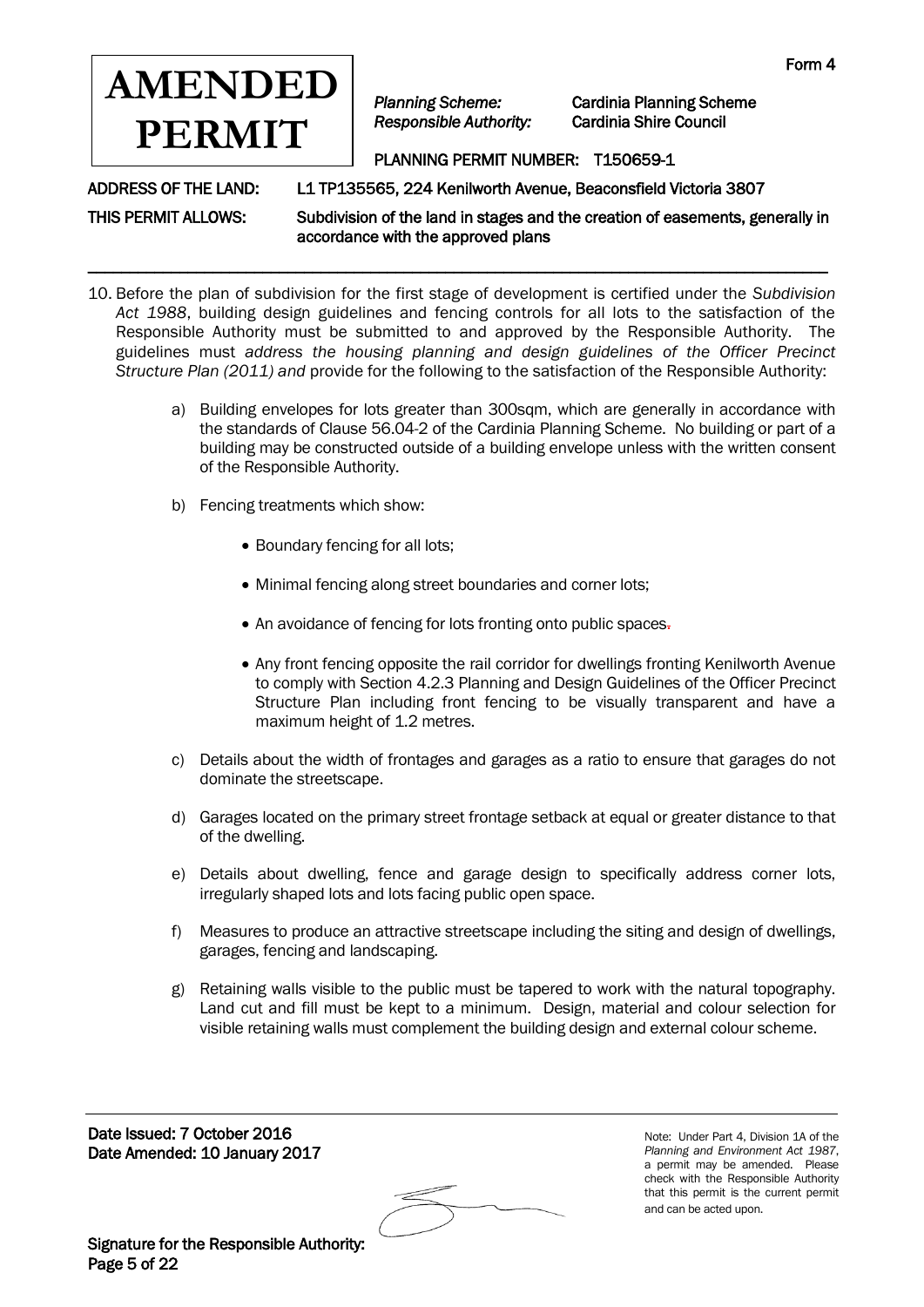

\_\_\_\_\_\_\_\_\_\_\_\_\_\_\_\_\_\_\_\_\_\_\_\_\_\_\_\_\_\_\_\_\_\_\_\_\_\_\_\_\_\_\_\_\_\_\_\_\_\_\_\_\_\_\_\_\_\_\_\_\_\_\_\_\_\_\_\_\_\_\_\_\_\_\_\_\_\_\_\_\_\_\_\_\_\_\_\_\_

*Planning Scheme:* Cardinia Planning Scheme

# PLANNING PERMIT NUMBER: T150659-1

ADDRESS OF THE LAND: L1 TP135565, 224 Kenilworth Avenue, Beaconsfield Victoria 3807

THIS PERMIT ALLOWS: Subdivision of the land in stages and the creation of easements, generally in accordance with the approved plans

> h) The implementation of the recommendations and noise attenuation measures outlined in the Rail Noise Vibration Assessment prepared by SLR Global Environmental Solutions (Report Number: 640.11243-R1, dated 12 April 2016);

The building design guidelines and fencing controls must be implemented in the form of either a notice of restriction or through an agreement with the Responsible Authority under section 173 of the Planning and Environment Act 1987 on the certified plan of subdivision, and recorded on the Certificate of Title of the land. The owner must pay for all reasonable costs (including legal costs) associated with preparing, reviewing, executing and registering the agreement on the certificate of title to the land (including those incurred by the Responsible Authority).

The restriction or agreement relating to the building envelope must cease to apply to any lot affected by the building envelope after the issue of a Certificate of Occupancy (or the like) under the Building Act 1993 for the whole of a dwelling on the lot to which the building envelope applies or at any other time which is specified in the restriction or agreement.

- 11. Before the plan of subdivision is certified for any stage of development under the *Subdivision Act 1988*, a Stage 2 Detailed Site Investigation Report as recommended in the submitted Stage 1 Preliminary Investigation Report prepared by Cardno (dated June 2016, Reference 21500Report1.2), by a suitably qualified environmental engineer (or equivalent) must be submitted to the Responsible Authority. The report must be to the satisfaction of the Responsible Authority and must address and make recommendations on the following matters:
	- a) Testing of soils with any staining including:
		- (i) The excavated soil within the waste pit located south-west for the dwelling on the land; and
		- (ii) The soils beneath the septic tank system and the soils stockpiled from the septic tank excavations to assess whether they can be re-used on-site or if they should be deposited to an off-site landfill facility.
	- b) Remediation measures to deal with the removal of any contamination and the removal of the septic tank systems;
	- c) The nature of the previous and existing land use / activities on the land.
	- d) An assessment of the potential level and nature of contamination on the land.
	- e) Advice on whether the environmental condition of the land is suitable for the proposed use/s and whether an environmental audit of all or part of the land is recommended having regard to the Potentially Contaminated Land General Practice Note June 2005, DSE.

Date Issued: 7 October 2016 Date Amended: 10 January 2017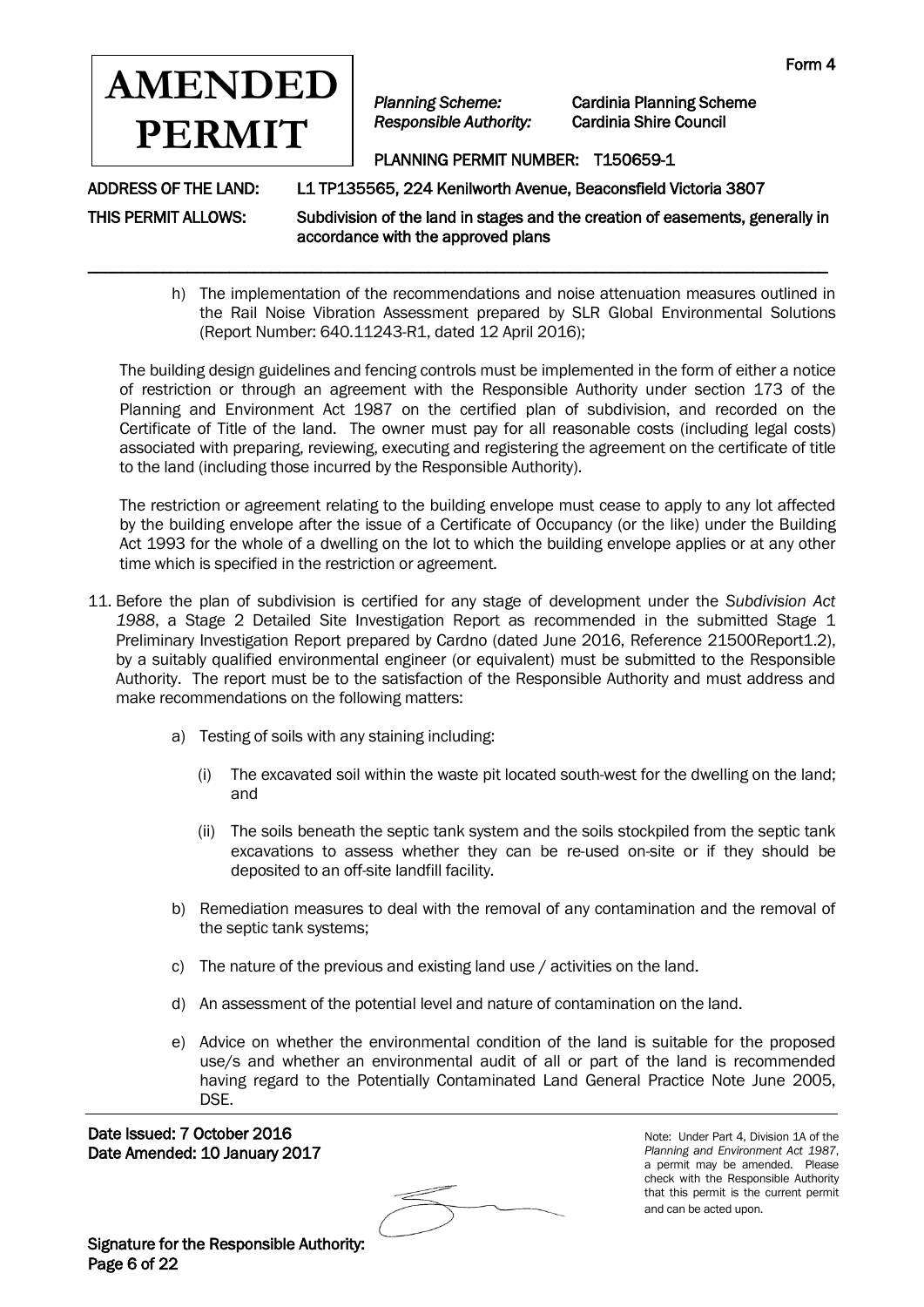

*Planning Scheme:* Cardinia Planning Scheme

# PLANNING PERMIT NUMBER: T150659-1

ADDRESS OF THE LAND: L1 TP135565, 224 Kenilworth Avenue, Beaconsfield Victoria 3807

THIS PERMIT ALLOWS: Subdivision of the land in stages and the creation of easements, generally in accordance with the approved plans

- f) Advice on whether an Environmental Audit is required.
- 12. Before the plan of subdivision is certified for any stage of development under the *Subdivision Act 1988*, If the Stage 2 Site Investigation Report required by Condition 12 recommends an environmental audit of all or part of the land, then:

\_\_\_\_\_\_\_\_\_\_\_\_\_\_\_\_\_\_\_\_\_\_\_\_\_\_\_\_\_\_\_\_\_\_\_\_\_\_\_\_\_\_\_\_\_\_\_\_\_\_\_\_\_\_\_\_\_\_\_\_\_\_\_\_\_\_\_\_\_\_\_\_\_\_\_\_\_\_\_\_\_\_\_\_\_\_\_\_\_

- a) Before the commencement of any use for a sensitive purpose; or
- b) Before any buildings or works; or
- c) Before the certification of a plan of subdivision;

whichever is the earlier in respect of all or that part of the land as the case may be, the following must be provided to the Responsible Authority:

- a) A Certificate of Environmental Audit issued for the relevant land in accordance with Part 1XD of the *Environment Protection Act 1970;* or
- b) A Statement of Environmental Audit issued for the relevant land in accordance with Part 1XD of the *Environment Protection Act 1970* stating that the environmental conditions of the relevant land are suitable for a sensitive use (with or without conditions on the use of the site).
- 13. Before the plan of subdivision is certified for any stage of development under the *Subdivision Act 1988*, if a Statement of Environmental Audit is required, all conditions of the Statement of Environmental Audit for the land must be complied with to the satisfaction of the Responsible Authority. Written confirmation of compliance must be provided by a suitably qualified environmental professional or other suitable person acceptable to the Responsible Authority. In addition sign off must be in accordance with any requirements in the Statement conditions regarding verification of works.
- 14. Before the plan of subdivision is certified for any stage of development under the Subdivision Act 1988, if an environmental audit is not required, all recommendations contained in the Stage 1 Preliminary Site Investigation Report prepared by Cardno (dated June 2016, Reference 21500Report1.2), and the Stage 2 Detailed Site Investigation Report must be carried out and validation of effective clean-up must be provided in writing by a suitable qualified Environmental Scientist to the satisfaction of the Responsible Authority.

#### Requirements before Statement of Compliance:

15. Before a Statement of Compliance is issued for any stage of development under the Subdivision Act 1988, if a Statement of Environment Audit is required and on-going maintenance of the land is required in order to comply with conditions of the audit, the owner of the land must enter into a Section 173 Agreement under the Planning and Environment Act 1987. The Agreement must

Date Issued: 7 October 2016 Date Amended: 10 January 2017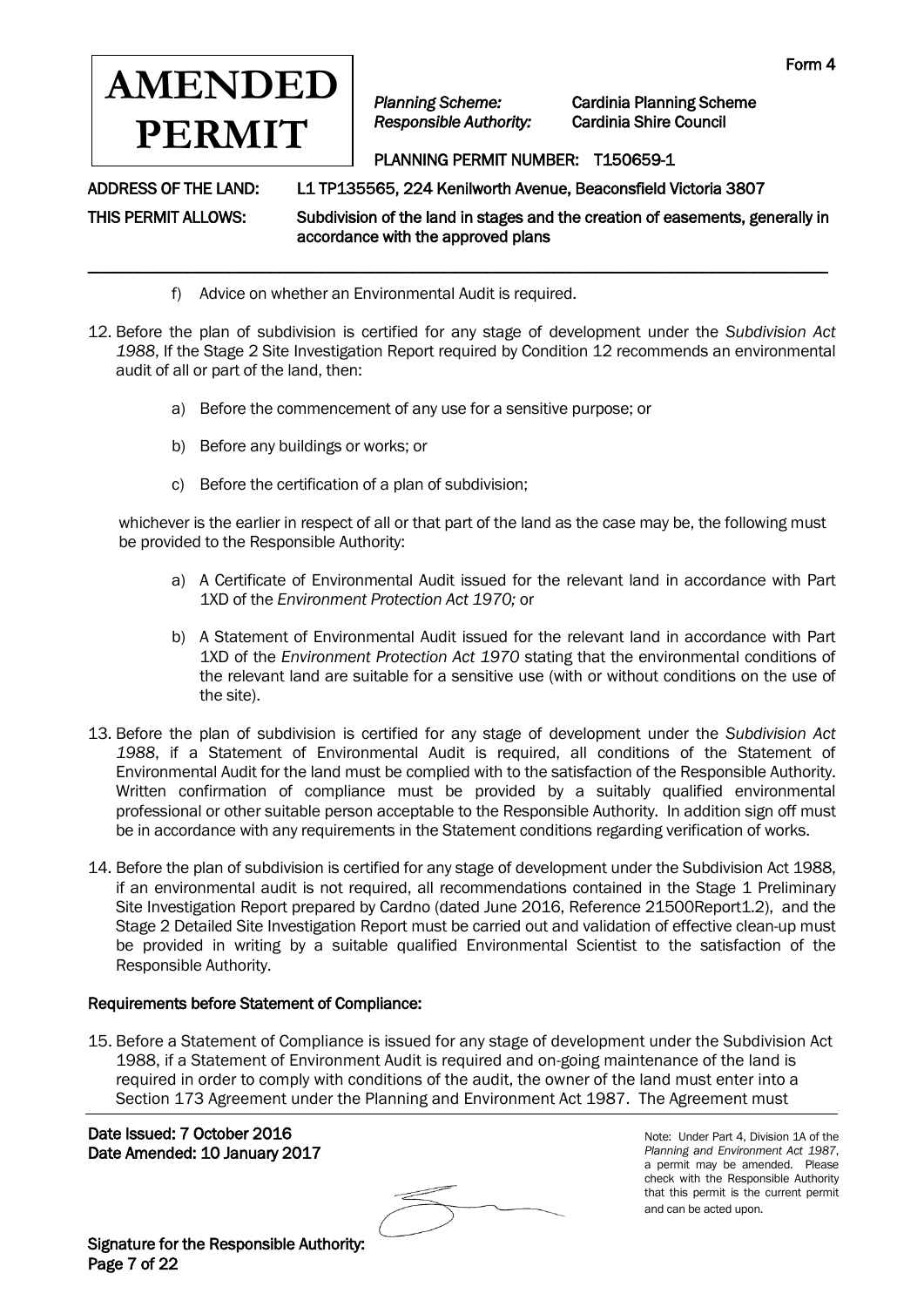

*Planning Scheme:* Cardinia Planning Scheme

# PLANNING PERMIT NUMBER: T150659-1

ADDRESS OF THE LAND: L1 TP135565, 224 Kenilworth Avenue, Beaconsfield Victoria 3807

THIS PERMIT ALLOWS: Subdivision of the land in stages and the creation of easements, generally in accordance with the approved plans

provide for the ongoing maintenance and/or monitoring of conditions contained on any Statement of Environment Audit. The owner must pay for all reasonable costs (including legal costs) associated with preparing, reviewing, executing and registering the agreement on the certificate of title to the land (including those incurred by the Responsible Authority).

\_\_\_\_\_\_\_\_\_\_\_\_\_\_\_\_\_\_\_\_\_\_\_\_\_\_\_\_\_\_\_\_\_\_\_\_\_\_\_\_\_\_\_\_\_\_\_\_\_\_\_\_\_\_\_\_\_\_\_\_\_\_\_\_\_\_\_\_\_\_\_\_\_\_\_\_\_\_\_\_\_\_\_\_\_\_\_\_\_

- 16. A Development Infrastructure Levy must be paid to the Collecting Agency being Cardinia Shire Council in accordance with the provisions of the approved Officer Development Contributions Plan. The Development Infrastructure Levy must be paid to the Collecting Agency within the time specified in the Officer Development Contributions Plan. If no time is specified in the Officer Development Contributions Plan*,* the Development Infrastructure Levy must be paid to the Collecting Agency, being Cardinia Shire Council after certification of the relevant plan of subdivision, but not more than 21 days prior to the issue of a statement of compliance.
- 17. Before a statement of compliance is issued for the subdivision under the *Subdivision Act 1988* or at a time otherwise specified in a Section 173 agreement registered on the certificate of title to the land*,* a public open space contribution must be made to Cardinia Shire Council as a cash payment in respect of that stage. The cash payment is to be equivalent to the value of the percentage of Net Developable Area of the land in that stage as set out in the Schedule to Clause 52.01 of the Cardinia Planning Scheme.
- 18. Before a statement of compliance is issued for each stage of the subdivision under the *Subdivision Act 1988*, a detailed landscape plan to the satisfaction of the Responsible Authority (Parks and Gardens) must be submitted to and approved by the Responsible Authority. The detailed landscape plan must be prepared by a person suitably qualified or experienced in landscape design to the satisfaction of the Responsible Authority. When approved, the plan will be endorsed and will then form part of the permit. The landscape plan must be drawn must be drawn to scale with dimensions and one (1) copy must be provided in an approved electronic format. The plan must be consistent with the endorsed landscape master plan and must show and include to the satisfaction of the Responsible Authority:
	- a) New plantings, including their layout to be provided in any road reserves and municipal reserves.
	- b) A detailed planting schedule of all proposed trees, shrubs and groundcovers, including botanical names, common names, pot sizes, sizes at maturity and quantities of each plant. The plant schedule must be consistent with adjoining sites where roads are continued through.
	- c) A detailed plan showing trees to be removed and trees to be retained. The plan must show the tree protection zones around the trees to be retained.
	- d) The proposed layout, materials and finishes of paths, areas of pavement, playgrounds, play items, structures and street furniture.

Date Issued: 7 October 2016 Date Amended: 10 January 2017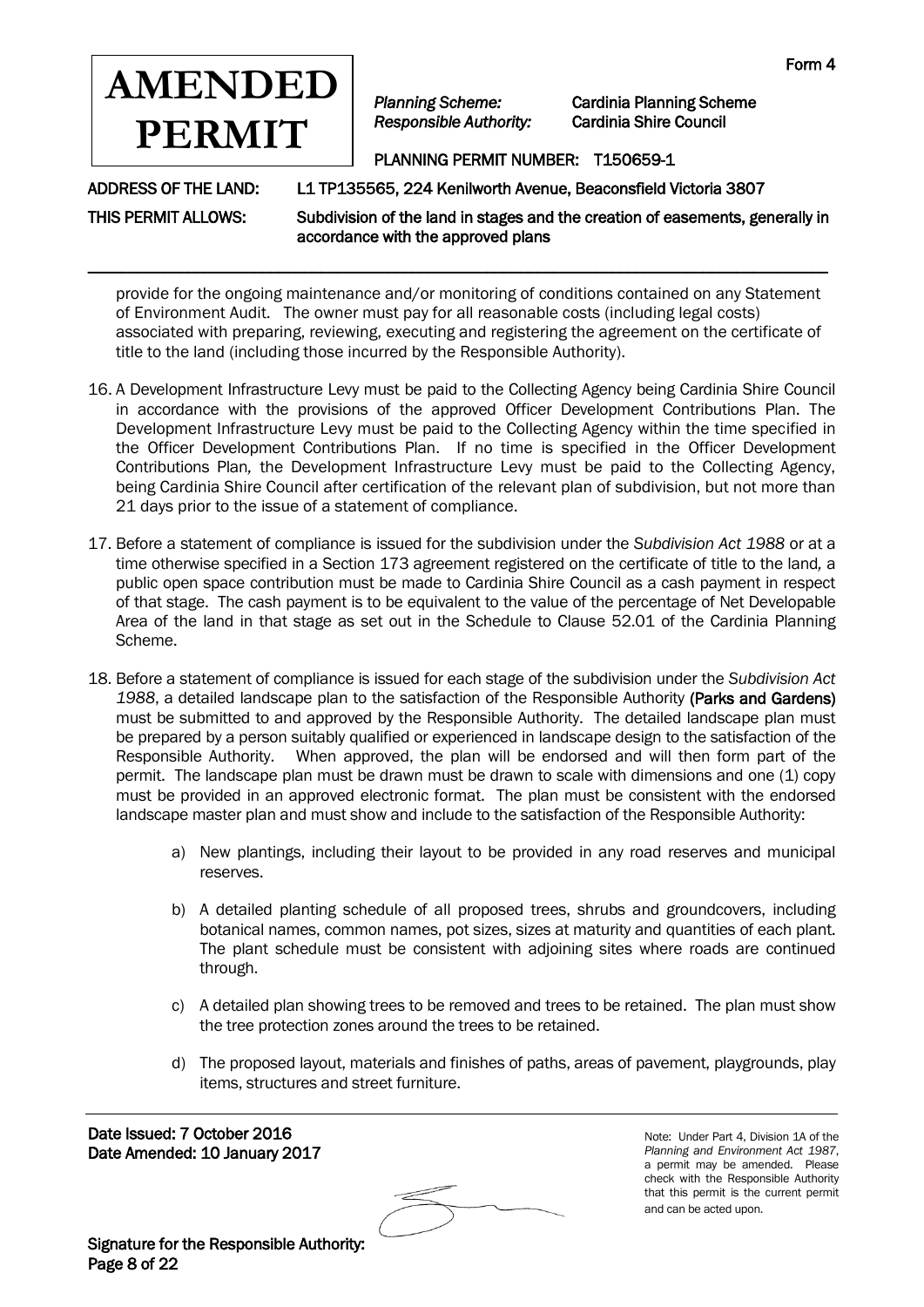

\_\_\_\_\_\_\_\_\_\_\_\_\_\_\_\_\_\_\_\_\_\_\_\_\_\_\_\_\_\_\_\_\_\_\_\_\_\_\_\_\_\_\_\_\_\_\_\_\_\_\_\_\_\_\_\_\_\_\_\_\_\_\_\_\_\_\_\_\_\_\_\_\_\_\_\_\_\_\_\_\_\_\_\_\_\_\_\_\_

*Planning Scheme:* Cardinia Planning Scheme

## PLANNING PERMIT NUMBER: T150659-1

ADDRESS OF THE LAND: L1 TP135565, 224 Kenilworth Avenue, Beaconsfield Victoria 3807

THIS PERMIT ALLOWS: Subdivision of the land in stages and the creation of easements, generally in accordance with the approved plans

- e) The proposed road reservation widths and the treatment of interfaces with surrounding road reserves, including areas within the road reserves set aside for the retention of existing vegetation.
- f) Detailed planting and construction drawings including site contours and any proposed changes to existing levels including any structural elements such as retaining walls.
- g) Additional supporting information, such as certified structural designs or building forms of fencing, feature walls and the like.
- h) The removal of existing disused structures, foundations, pipelines or stockpiles and the eradication of weeds.
- i) The layout of street tree and reserve plantings using semi-mature trees, with minimum container size of 45 litres.
- j) The implementation of any landscape principles and guidelines contained in the Officer Precinct Structure Plan.
- k) Existing features and site contours (levels) and any proposed changes to existing levels including any structural elements such as batters or retaining walls.
- 19. Before a statement of compliance is issued for each stage of the subdivision under the *Subdivision Act 1988*, the landscape works shown on the approved detailed landscape plan must be carried out and completed to the satisfaction of the Responsible Authority or by agreement with the Responsible Authority, bond landscaping works incomplete at the completion of civil works. Payment can be made in the form of a cash bond or bank guarantee to the value of 100% (can you please check it is still 100%?) of the landscaping works. The bond will be released upon satisfactory completion of works.
- 20. Before a statement of compliance is issued for each stage of the subdivision under the *Subdivision Act 1988*, bonding must be provided to the Responsible Authority to cover all landscaping works for a twenty four (24) month maintenance period. A Certificate of Final Completion will be issued by the Responsible Authority and the bond released, less any moneys retained for imperfect works, at the end of the quarter for the period in which the twenty four (24) month maintenance period concludes, following the satisfactory completion and satisfactory maintenance of the landscaping. (Please note a Certificate of Practical Completion for street trees will not be issued during the period of November 1st to March 31st).
- 21. Before a statement of compliance is issued for the first stage of subdivision under the Planning and Environment Act 1988, the following must be completed to the satisfaction of the Responsible Authority:

Date Issued: 7 October 2016 Date Amended: 10 January 2017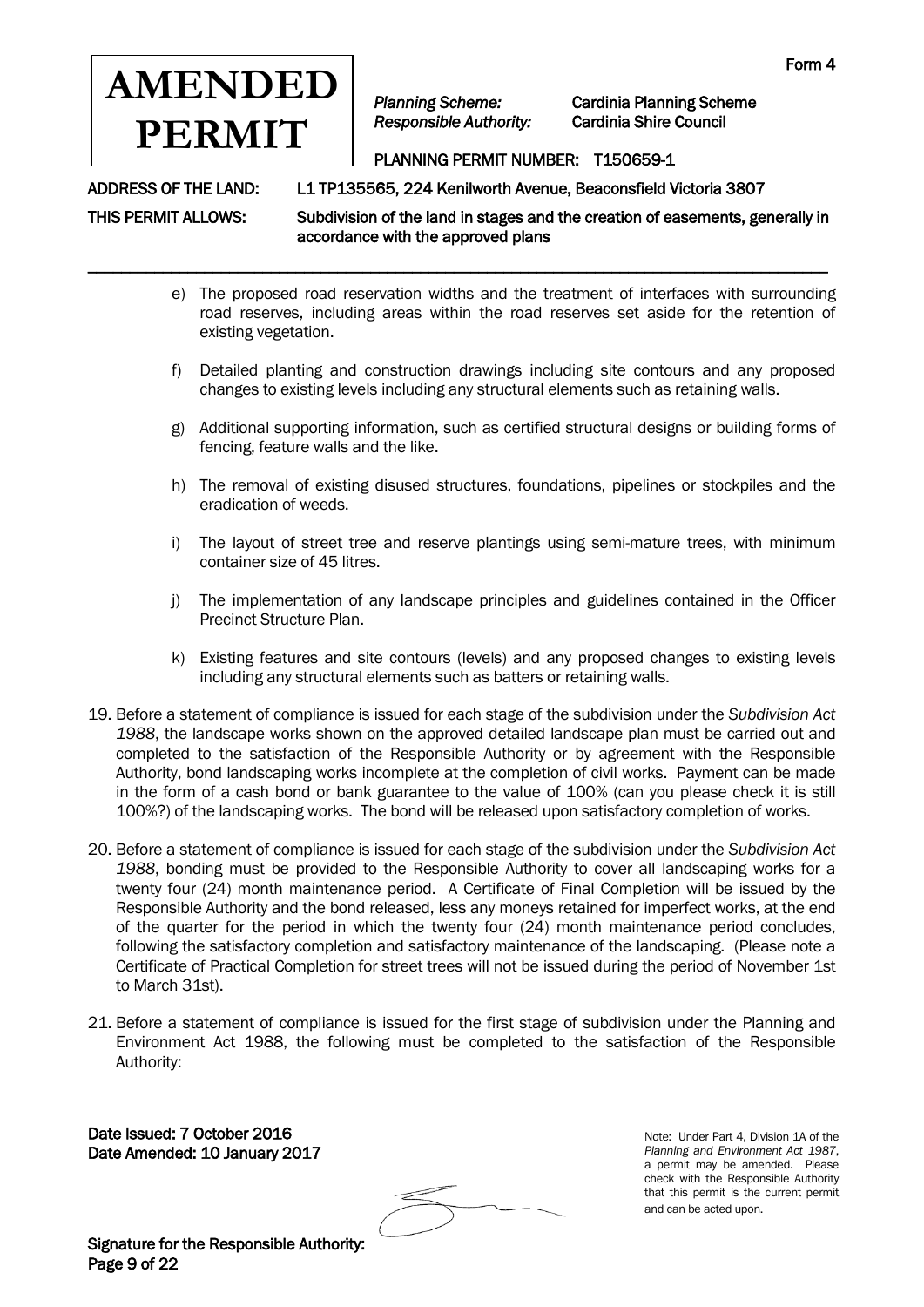

\_\_\_\_\_\_\_\_\_\_\_\_\_\_\_\_\_\_\_\_\_\_\_\_\_\_\_\_\_\_\_\_\_\_\_\_\_\_\_\_\_\_\_\_\_\_\_\_\_\_\_\_\_\_\_\_\_\_\_\_\_\_\_\_\_\_\_\_\_\_\_\_\_\_\_\_\_\_\_\_\_\_\_\_\_\_\_\_\_

*Planning Scheme:* Cardinia Planning Scheme

# PLANNING PERMIT NUMBER: T150659-1

ADDRESS OF THE LAND: L1 TP135565, 224 Kenilworth Avenue, Beaconsfield Victoria 3807

THIS PERMIT ALLOWS: Subdivision of the land in stages and the creation of easements, generally in accordance with the approved plans

- a) The existing dwelling and all outbuildings must be removed and decommissioned from the land;
- b) The existing vehicle crossing to be removed and the ground surface reinstated; and
- c) A certificate from a geotechnical engineer must be submitted to the Responsible Authority certifying that the filling of any dam on the land has been undertaken in accordance with acceptable engineering standards.
- 22. Before a statement of compliance is issued for each stage of the subdivision under the Subdivision Act 1988, the following must be completed to the satisfaction of the Responsible Authority:
	- a) All road and drainage infrastructure must be designed and constructed in accordance with plans and specifications approved by the Responsible Authority. The works must comply with the standards nominated in the Cardinia Shire Council documents "Guidelines for the Development & Subdivision of Land", "Development Construction Specification" and the "Water Sensitive Urban Design (WSUD) Guidelines".
	- b) All street lighting and pedestrian / cycle paths must be designed and constructed in accordance with Australian Standard 1158.1.
	- c) Outfall drainage must be designed and constructed to a satisfactory point of discharge in accordance with plans and specifications approved by the Responsible Authority and Melbourne Water.
	- d) Appropriate drainage connection points must be provided and residential standard concrete vehicle crossing/s as shown on the approved plan constructed for each lot.
	- e) CCTV results for the full length of all stormwater drainage pipes where Cardinia Shire Council is the Responsible Authority must be submitted to the Responsible Authority for assessment.
	- f) "As constructed" digital road and drainage information in AutoCAD format with all Xrefs binded into the drawings and showing any amendments during construction, must be submitted for all civil works where Council is the Responsibility Authority.
	- g) The existing dam filled with all works carried out in compliance with the relevant standards and codes and to the satisfaction of the Responsible Authority. Compaction testing must be carried out in accordance with Australian Standard 1289.5.8 by NATA registered laboratory and all results must be submitted to the Responsible Authority.

Date Issued: 7 October 2016 Date Amended: 10 January 2017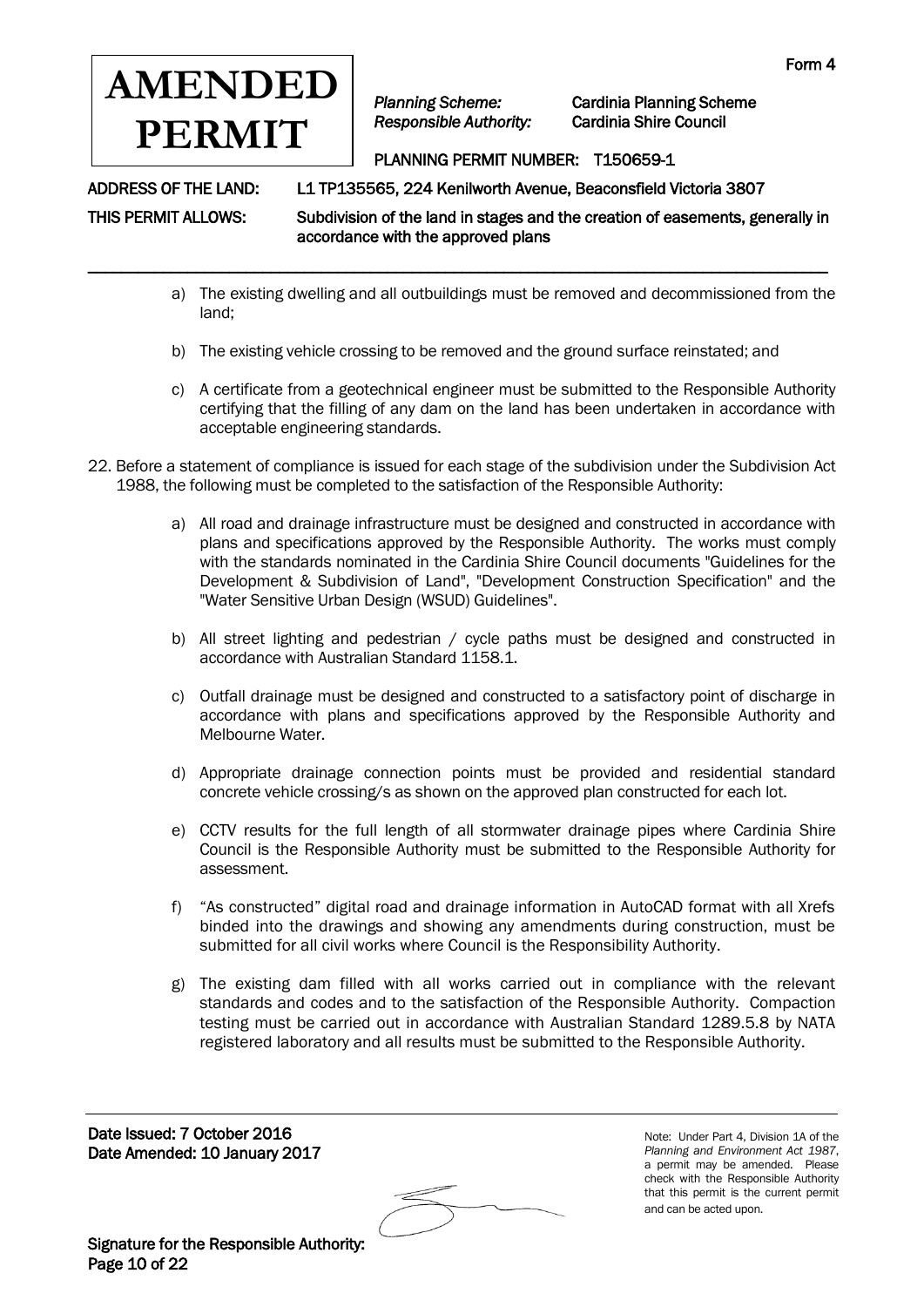

\_\_\_\_\_\_\_\_\_\_\_\_\_\_\_\_\_\_\_\_\_\_\_\_\_\_\_\_\_\_\_\_\_\_\_\_\_\_\_\_\_\_\_\_\_\_\_\_\_\_\_\_\_\_\_\_\_\_\_\_\_\_\_\_\_\_\_\_\_\_\_\_\_\_\_\_\_\_\_\_\_\_\_\_\_\_\_\_\_

*Planning Scheme:* Cardinia Planning Scheme

## PLANNING PERMIT NUMBER: T150659-1

ADDRESS OF THE LAND: L1 TP135565, 224 Kenilworth Avenue, Beaconsfield Victoria 3807

THIS PERMIT ALLOWS: Subdivision of the land in stages and the creation of easements, generally in accordance with the approved plans

- h) Telecommunications fibre must be provided to the premises (FTTP) to network the lots (including all pits, pipes, conduits, active equipment, equipment shelters and optical fibre cables).
- i) The telecommunications optical fibre cable network (or superior technology) must be provided to the lots.
- j) Written confirmation must be provided to the Responsible Authority from:
	- (i) a telecommunications network or service provider that all lots are connected to or are ready for connection to telecommunications services in accordance with the provider's requirements and relevant legislation at the time; and
	- (ii) a suitably qualified person that fibre ready telecommunication facilities have been provided in accordance with any industry specifications or any standards set by the Australian Communications and Media Authority, unless the applicant can demonstrate that the land is in an area where the National Broadband Network will not be provided by optical fibre;
- 23. Before a statement of compliance is issued for any stage of the subdivision under the *Subdivision Act 1988*, the landowner must enter into a legally binding agreement (or an alternative agreement approved by DELWP) for the payment to implement the *Officer Precinct Structure Plan*: Cardinia Creek Conservation Management Plan (8 September 2011) in accordance with Section 2.3.1 Management Responsibilities and Funding and Appendix 8 to the satisfaction of the Department of Environment, Land, Water & Planning (formally the DSE)). The landowner must pay the reasonable costs of the preparation, execution and registration of the agreement.
- 24. Before a statement of compliance is issued for each stage of the subdivision under the *Subdivision Act 1988,* the owner of the land must provide Council with written confirmation from a suitably qualified professional that the requirements of Clause 56.09-3 (Fire Hydrants Objectives Standard C29) of the Cardinia Planning Scheme have been provided on the land.
- 25. Before a statement of compliance is issued under the Subdivision Act 1988 for the relevant stage, a certificate from a geotechnical engineer must be submitted to the Responsible Authority certifying that the filling of any dam on the land has been undertaken in accordance with acceptable engineering standards.

#### General Conditions:

Date Issued: 7 October 2016 Date Amended: 10 January 2017

Note: Under Part 4, Division 1A of the *Planning and Environment Act 1987*, a permit may be amended. Please check with the Responsible Authority that this permit is the current permit and can be acted upon.

Signature for the Responsible Authority: Page 11 of 22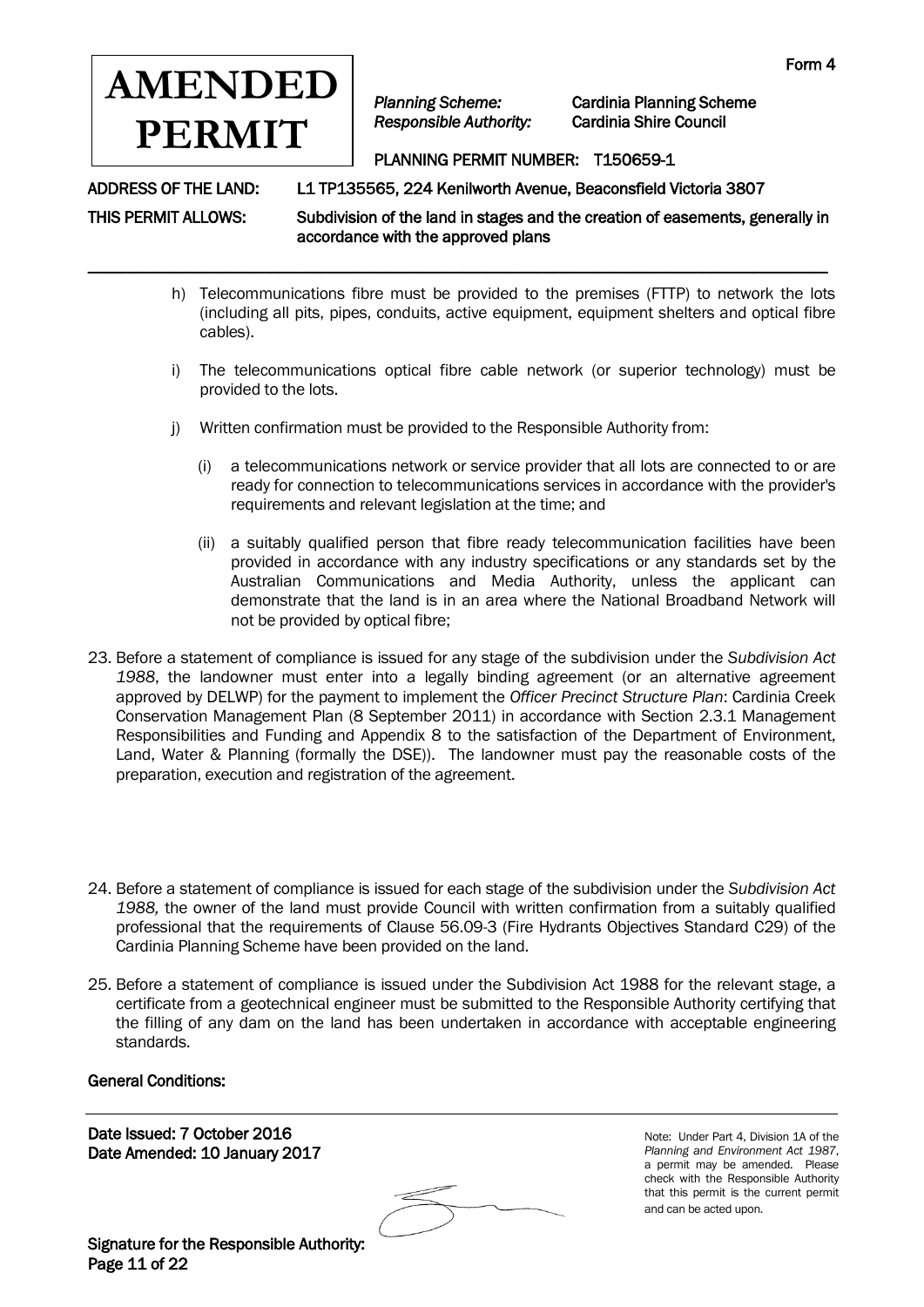

*Planning Scheme:* Cardinia Planning Scheme

# PLANNING PERMIT NUMBER: T150659-1

ADDRESS OF THE LAND: L1 TP135565, 224 Kenilworth Avenue, Beaconsfield Victoria 3807

THIS PERMIT ALLOWS: Subdivision of the land in stages and the creation of easements, generally in accordance with the approved plans

26. At least 14 days before any works commence on the site, a site specific Construction Engineering Environmental Management Plan (CEEMP) prepared to the satisfaction of the Responsible Authority must be submitted to and approved by the Responsible Authority. When approved the CEEMP will be endorsed and will then form part of the permit. All works must be undertaken in accordance with the approved CEEMP. The CEEMP must address all environmental risks including:

\_\_\_\_\_\_\_\_\_\_\_\_\_\_\_\_\_\_\_\_\_\_\_\_\_\_\_\_\_\_\_\_\_\_\_\_\_\_\_\_\_\_\_\_\_\_\_\_\_\_\_\_\_\_\_\_\_\_\_\_\_\_\_\_\_\_\_\_\_\_\_\_\_\_\_\_\_\_\_\_\_\_\_\_\_\_\_\_\_

- a) Temporary stormwater management including sedimentation control.
- b) Pollution and contamination controls including noise and dust.
- c) Location of stockpiles and stockpile management.
- d) Location of site office and facilities.
- e) Equipment, materials and goods management.
- f) Tree protection zones, trees to be retained and trees to be removed.

27. All roads used for the purpose of haulage of imported or exported materials for construction must be:

- a) Approved in writing by the Responsible Authority for the submitted haulage strategy, at least seven days prior to the commencement of use,
- b) Maintained in accordance with the Responsible Authority's maintenance intervention levels, or as requested by the Responsible Authority if the road deteriorates during the haulage period, and
- c) Reinstated to the satisfaction of the Responsible Authority.
- 28. No polluted and/or sediment laden run-off is to be discharged directly or indirectly into drains or watercourses
- 29. Pollution or litter traps must be provided on the land at appropriate points along the drainage system or drainage lines.
- 30. Any construction stockpiles, fill and machinery must be placed away from areas supporting native vegetation and drainage lines to the satisfaction of the Responsible Authority.
- 31. All earthworks must be undertaken in a manner that minimises soil erosion, and any exposed areas of soil must be stabilised to prevent soil erosion to the satisfaction of the Responsible Authority.
- 32. All filling of the land over 300mm in depth on the land must be carried out, completed and recorded to the satisfaction of the Responsible Authority and in accordance with:

Date Issued: 7 October 2016 Date Amended: 10 January 2017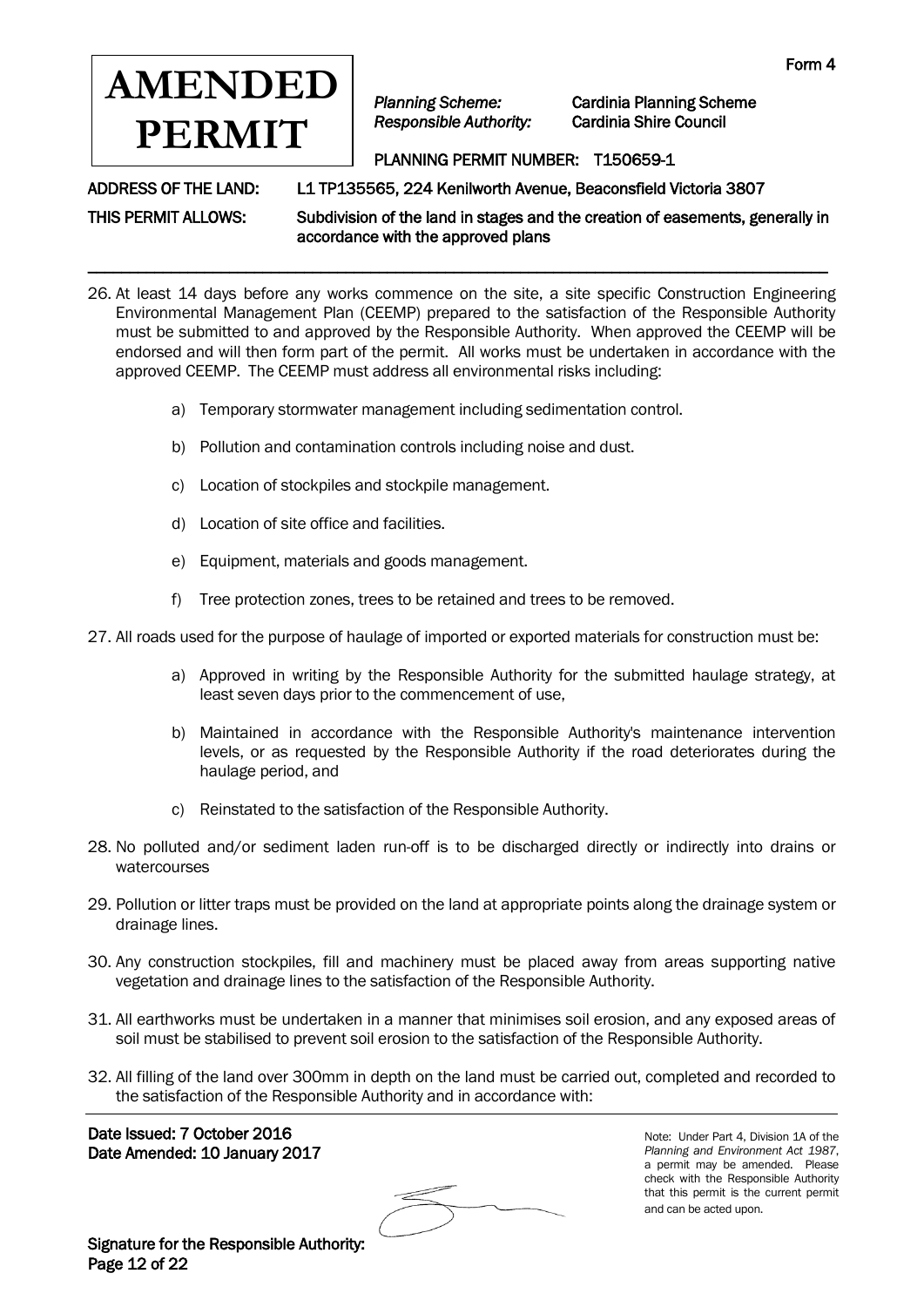

*Planning Scheme:* Cardinia Planning Scheme

## PLANNING PERMIT NUMBER: T150659-1

ADDRESS OF THE LAND: L1 TP135565, 224 Kenilworth Avenue, Beaconsfield Victoria 3807

THIS PERMIT ALLOWS: Subdivision of the land in stages and the creation of easements, generally in accordance with the approved plans

- a) The approved Site EMP; and
- b) Australian Standard AS 3798 2007 (Guidelines on earthworks for commercial and residential developments).
- 33. Stormwater must not be discharged from the land other than by means of an underground pipe drain discharged to an outlet in the street or to an underground pipe drain to the satisfaction of the Responsible Authority.

\_\_\_\_\_\_\_\_\_\_\_\_\_\_\_\_\_\_\_\_\_\_\_\_\_\_\_\_\_\_\_\_\_\_\_\_\_\_\_\_\_\_\_\_\_\_\_\_\_\_\_\_\_\_\_\_\_\_\_\_\_\_\_\_\_\_\_\_\_\_\_\_\_\_\_\_\_\_\_\_\_\_\_\_\_\_\_\_\_

- 34. Stormwater works must be provided on the land so as to prevent overflows onto adjacent properties to the satisfaction of the Responsible Authority.
- 35. Earthworks must be undertaken in a manner that minimises soil erosion to the satisfaction of the Responsible Authority. Exposed areas of soil must be stabilised to prevent soil erosion. The time for which soil remains exposed and unestablished must be minimised to the satisfaction of the Responsible Authority.
- 36. The permit holder must notify Council's Open Space Department a minimum of seven (7) days prior to commencing street tree planting and landscaping so that surveillance of the works can be undertaken.
- 37. The subdivision works must be carried out in a manner which is consistent with the recommendations set out in the Preliminary Site Investigation prepared by Cardno (dated June 2016, Reference 21500Report1.2), to the satisfaction of the Responsible Authority.
- 38. The subdivision works must be carried out in a manner which is consistent with the recommendations set out in the Preliminary Site Investigation prepared by Cardno (dated June 2016, Reference 21500Report1.2), to the satisfaction of the Responsible Authority. This includes the decommissioning of all on-site groundwater monitoring bores by a licensed driller (under the Southern Rural Water guidelines) prior to the development commencing to prevent potential future contamination of the groundwater.
- 39. All powerlines are to be provided underground to the satisfaction of the Responsible Authority.
- 40. Reflective street number markers must be provided on the kerb in front of each lot to the satisfaction of the Responsible Authority.
- 41. All optical fibre conduit and associated infrastructure must be protected from damage to satisfaction of the Responsible Authority.

42. Any:

Date Issued: 7 October 2016 Date Amended: 10 January 2017

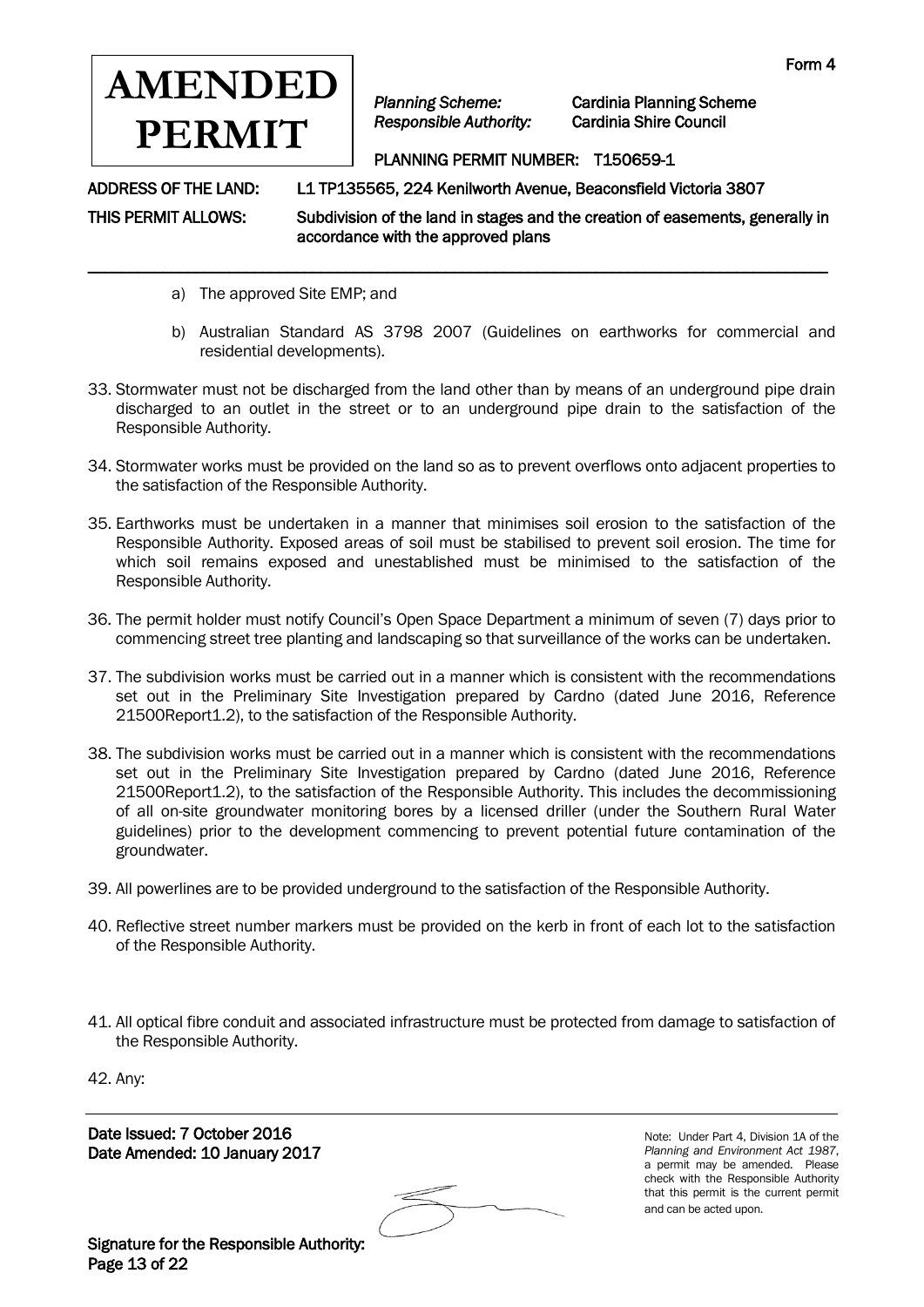

\_\_\_\_\_\_\_\_\_\_\_\_\_\_\_\_\_\_\_\_\_\_\_\_\_\_\_\_\_\_\_\_\_\_\_\_\_\_\_\_\_\_\_\_\_\_\_\_\_\_\_\_\_\_\_\_\_\_\_\_\_\_\_\_\_\_\_\_\_\_\_\_\_\_\_\_\_\_\_\_\_\_\_\_\_\_\_\_\_

*Planning Scheme:* Cardinia Planning Scheme

# PLANNING PERMIT NUMBER: T150659-1

ADDRESS OF THE LAND: L1 TP135565, 224 Kenilworth Avenue, Beaconsfield Victoria 3807

THIS PERMIT ALLOWS: Subdivision of the land in stages and the creation of easements, generally in accordance with the approved plans

- a) Works carried out in respect of any subdivision;
- b) Construction of buildings and associated works; and
- c) Removal, lopping or destruction of native vegetation on the land as authorised by the Native Vegetation Precinct Plan (NVPP) applying to the land –

must be carried out in accordance with all of the requirements set out in the incorporated NVPP applying to the land to the satisfaction of the Responsible Authority.

Only native vegetation which is identified for removal in the incorporated NVPP applying to the land may be removed, lopped or destroyed without a permit.

Before the removal, destruction or lopping of any native vegetation, native vegetation to be removed in accordance with this NVPP must be clearly marked on site to the satisfaction of the Responsible Authority whilst works are being undertaken within the vicinity.

Before the removal, destruction or lopping of any native vegetation within any property (identified by the Property Number Map 1 of the Officer NVPP), the owner of the land must provide offsets consistent with the incorporated NVPP by either:

- a) Providing an allocated credit extract issued by the Department of Sustainability and Environment; or
- b) Preparing and submitting an Offset Plan to the satisfaction of the Department of Sustainability and Environment and have the Offset Plan approved by Responsible Authority.

Where an Offset Plan is approved:

- a) Before the removal, destruction or lopping of any native vegetation, the owner of the land from which the native vegetation is being removed must provide on-title security for the Offset Site to the satisfaction of Department of Sustainability and Environment that provides for the implementation of the Offset Plan and pay the reasonable costs of the preparation, execution and registration of any on-title agreement; and
- b) Offsets must be initiated within 12 months of approval of the Offset Plan or before the removal of Very High Conservation Significance vegetation, whichever is earlier, and be implemented according to the schedule of works in the Officer Plan to the satisfaction of the Responsible Authority.
- 43. Before the development starts, a Construction Environmental Management Plan (CEMP) to the satisfaction of the Responsible Authority must be submitted to and approved by the Responsible

Date Issued: 7 October 2016 Date Amended: 10 January 2017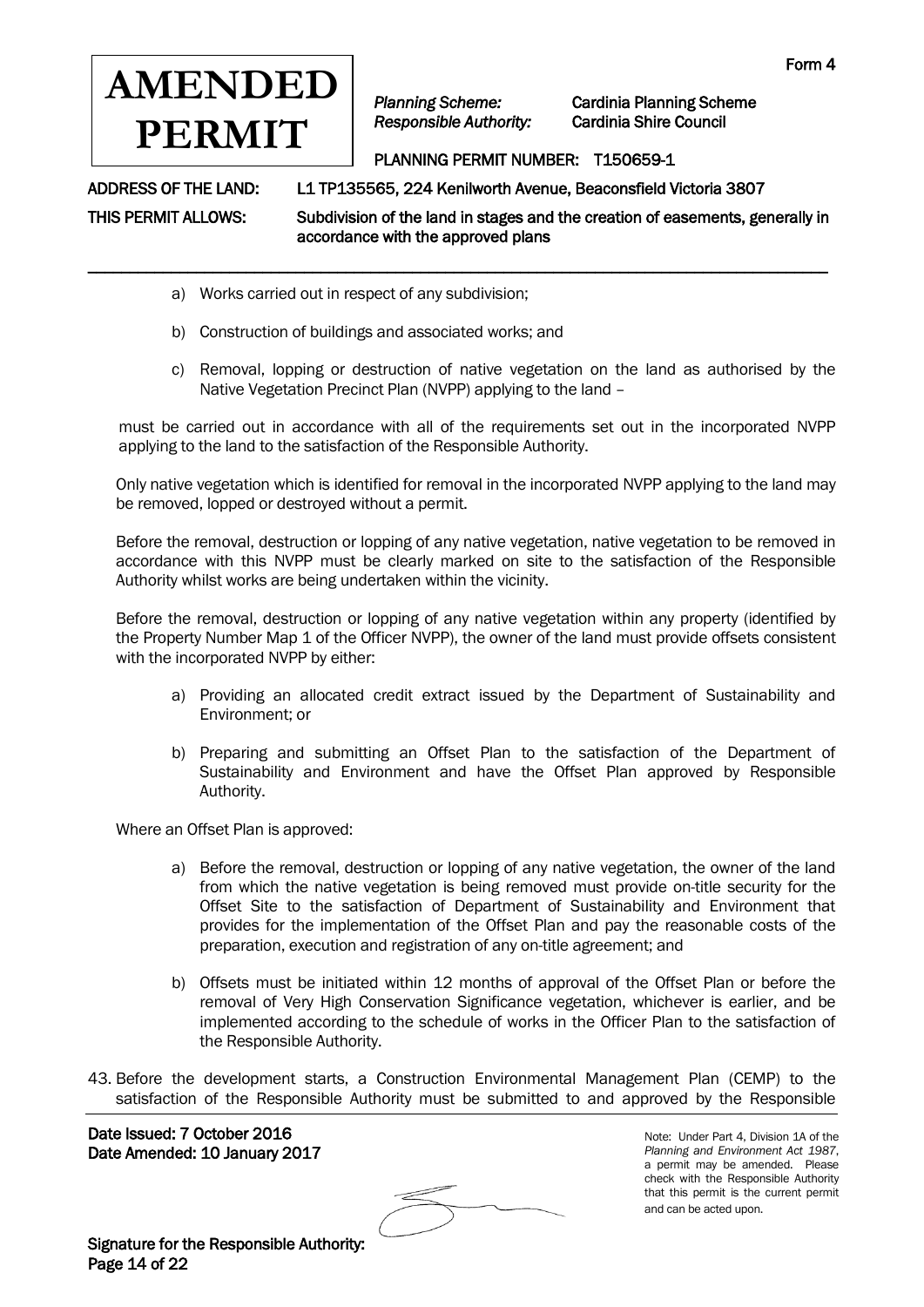

*Planning Scheme:* Cardinia Planning Scheme

# PLANNING PERMIT NUMBER: T150659-1

ADDRESS OF THE LAND: L1 TP135565, 224 Kenilworth Avenue, Beaconsfield Victoria 3807

THIS PERMIT ALLOWS: Subdivision of the land in stages and the creation of easements, generally in accordance with the approved plans

Authority. The CEMP must specifically address significant flora and fauna where the buildings or works are within:

\_\_\_\_\_\_\_\_\_\_\_\_\_\_\_\_\_\_\_\_\_\_\_\_\_\_\_\_\_\_\_\_\_\_\_\_\_\_\_\_\_\_\_\_\_\_\_\_\_\_\_\_\_\_\_\_\_\_\_\_\_\_\_\_\_\_\_\_\_\_\_\_\_\_\_\_\_\_\_\_\_\_\_\_\_\_\_\_\_

- a) 50 metres of any native vegetation to be retained in the Officer *Native Vegetation Precinct Plan*; and / or
- b) 100 metres of any water body (including creeks, drains, dams and wetlands) under the provisions of the Officer Precinct Structure Plan *Conservation Management Plan* (excluding Cardinia Creek) (15 September 2011).

The CEMP must address all requirements specified in the Officer *Native Vegetation Precinct Plan (2011)* and the relevant Conservation Management Plan to the satisfaction of the Responsible Authority.

- 44. The actions which identify the responsible agent as the "landowner" or "developer" in the Conservation Management Plan (CMP) must be implemented to the satisfaction of the Department of Sustainability and Environment.
- 45. Before the commencement of works within 50 metres of native vegetation identified as to be protected in the NVPP applying to the land, a highly visible vegetation protection fence must be erected around the protection area of each scattered tree and more than 2 metres from areas of all other native vegetation which have been identified as to be protected unless otherwise agreed to in writing by the Department of Sustainability & Environment. Within the fence, no placement of filling, storage of materials or machinery is permitted.
- 46. Any construction stockpiles, fill and machinery must be placed away from areas supporting native vegetation and drainage lines to the satisfaction of the Responsible Authority.
- 47. No earthworks, compaction or modification of existing drainage patterns may be undertaken which present a risk to any remnant trees, understorey or revegetated areas.
- 48. Only native vegetation which is identified for removal in the incorporated NVPP applying to the land may be removed, lopped or destroyed without a permit.
- 49. Where dams are to be filled, the works must be carried out in compliance with the relevant standards and codes and to the satisfaction of the Responsible Authority. Compaction testing must be carried out in accordance with Australian Standard 1289.5.8 by NATA registered laboratory and all results must be submitted to the Responsible Authority.
- 50. The owner of the land must enter into an agreement with:

Date Issued: 7 October 2016 Date Amended: 10 January 2017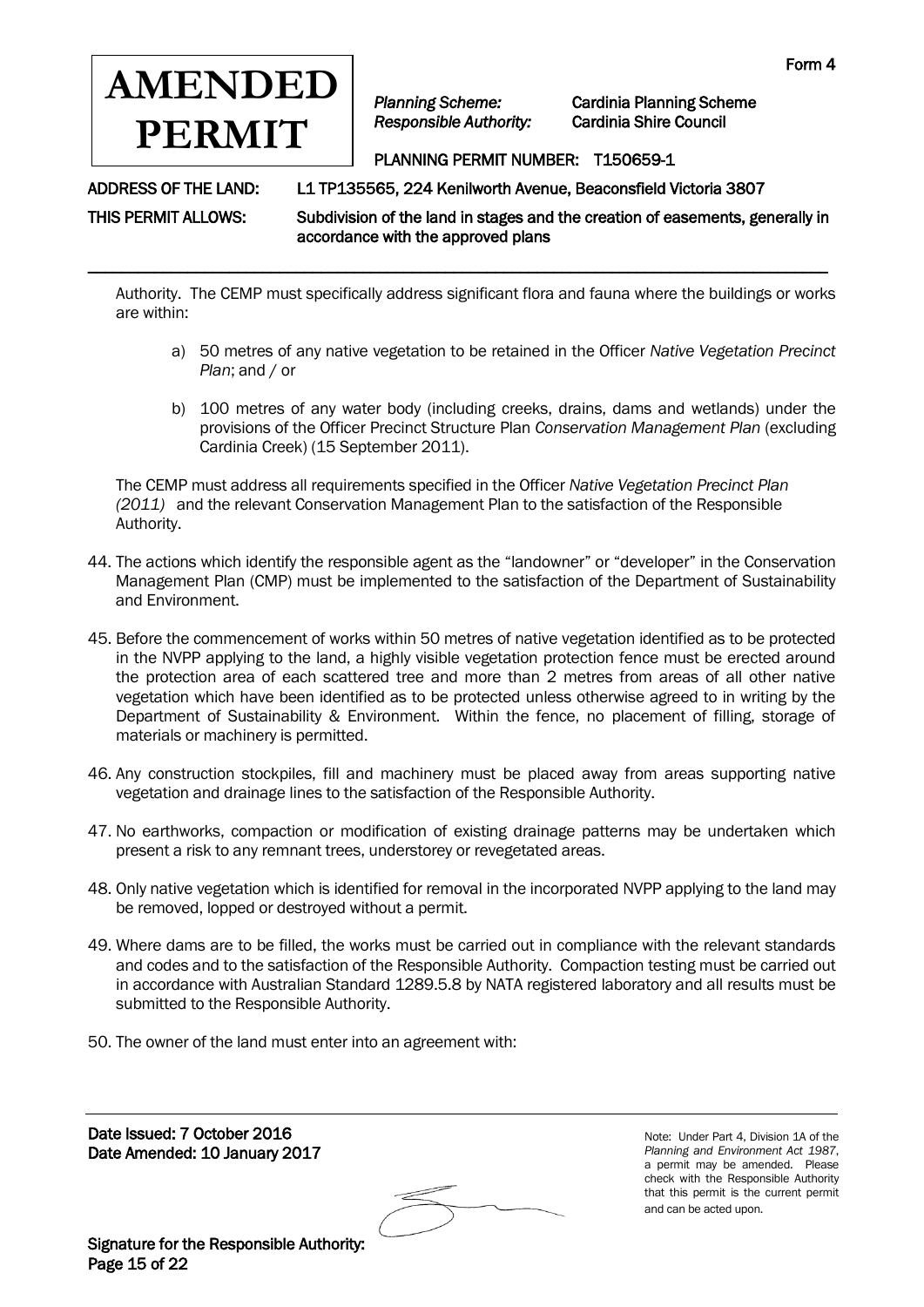

\_\_\_\_\_\_\_\_\_\_\_\_\_\_\_\_\_\_\_\_\_\_\_\_\_\_\_\_\_\_\_\_\_\_\_\_\_\_\_\_\_\_\_\_\_\_\_\_\_\_\_\_\_\_\_\_\_\_\_\_\_\_\_\_\_\_\_\_\_\_\_\_\_\_\_\_\_\_\_\_\_\_\_\_\_\_\_\_\_

*Planning Scheme:* Cardinia Planning Scheme

## PLANNING PERMIT NUMBER: T150659-1

ADDRESS OF THE LAND: L1 TP135565, 224 Kenilworth Avenue, Beaconsfield Victoria 3807

THIS PERMIT ALLOWS: Subdivision of the land in stages and the creation of easements, generally in accordance with the approved plans

- a) A telecommunications network or service provider for the provision of telecommunication services to each lot shown on the endorsed plan in accordance with the provider's requirements and relevant legislation at the time; and
- b) A suitably qualified person for the provision of fibre ready telecommunication facilities to each lot shown on the endorsed plan in accordance with any industry specifications or any standards set by the Australian Communications and Media Authority, unless the applicant can demonstrate that the land is in an area where the National Broadband Network will not be provided by optical fibre.
- 51. The permit holder must within four (4) weeks of the registration of the plans at the Land Titles Office send to the Responsible Authority:
	- a) A Certificate of Title for all land vested in the Responsible Authority on the Plan of Subdivision.
	- b) A clear A-3 size photocopy of the Title Office approved Plan of Subdivision.

#### Melbourne Water:

- 52. Pollution and / or sediment laden runoff shall not be discharged directly or indirectly into Melbourne Water's drains or waterways.
- 53. All new lots are to be filled to a minimum of 300mm above the 1 in 100 year flood level associated with an existing or proposed Melbourne Water pipeline and major overland flowpath; and 600mm above the 1 in 100 year flood level associated with any Melbourne Water retarding basin, waterway, wetland; whichever is greater.
- 54. All new lots must achieve appropriate freeboard in relation to any local overland flow paths to Council's satisfaction.
- 55. Alignment of roads and reserves with any adjoining estates must ensure continuity and provide uninterrupted conveyance of overland flows.
- 56. Any road or access way intended to act as a stormwater overland flow path must be designed and constructed to comply with the floodway safety criteria either as outlined in Melbourne Water's Land Development Manual, or where appropriate to Council's requirements and standards.
- 57. Prior to Certification of the subdivision:
	- a) The Plan of Subdivision must be referred to Melbourne Water, in accordance with Section 8 of the Subdivision Act 1988.

Date Issued: 7 October 2016 Date Amended: 10 January 2017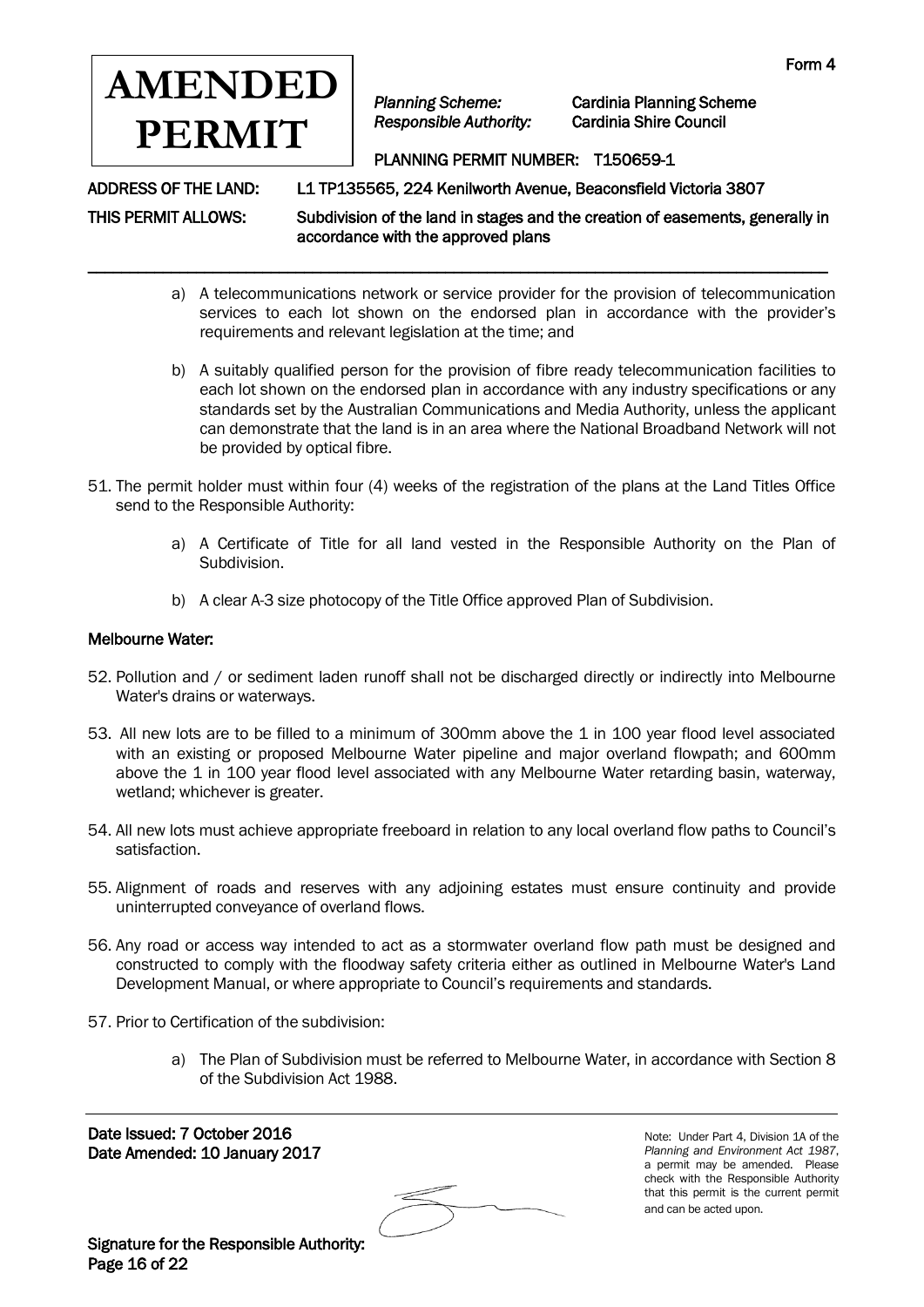

\_\_\_\_\_\_\_\_\_\_\_\_\_\_\_\_\_\_\_\_\_\_\_\_\_\_\_\_\_\_\_\_\_\_\_\_\_\_\_\_\_\_\_\_\_\_\_\_\_\_\_\_\_\_\_\_\_\_\_\_\_\_\_\_\_\_\_\_\_\_\_\_\_\_\_\_\_\_\_\_\_\_\_\_\_\_\_\_\_

*Planning Scheme:* Cardinia Planning Scheme

## PLANNING PERMIT NUMBER: T150659-1

ADDRESS OF THE LAND: L1 TP135565, 224 Kenilworth Avenue, Beaconsfield Victoria 3807

THIS PERMIT ALLOWS: Subdivision of the land in stages and the creation of easements, generally in accordance with the approved plans

- b) Easements and/or reserves must be shown on the Plan of Subdivision and must be created over any proposed Melbourne Water assets to the satisfaction of Melbourne Water.
- c) A Drainage and Storm Water Management Strategy for the overall development, including any designs and relevant supporting information of the waterway adjacent to the development, shall be provided to Melbourne Water for review/acceptance.
- d) Copy of Council's acceptance of the SWMS for any assets under Council's maintenance shall be provided to Melbourne Water for our records.
- e) The Developer must ensure adequate outfall from the site. A copy of written approval from the relevant affected parties to the satisfaction of Council for the arrangement of appropriate drainage outfall for the subdivision must be provided to Melbourne Water.
- f) Where relevant, copy of Council's acceptance for any assets under Council's maintenance shall be provided to Melbourne Water for our records.
- g) A drainage layout plan for the development must be submitted to Melbourne Water demonstrating the proposed alignment for the 1 in 5 year ARI flows and drainage infrastructure and the overland flow paths directions for the 1 in 100 year ARI flood event. The layout plan of the development must include location of temporary treatment measures controlling of stormwater runoff where necessary should permanent infrastructures are not in place catering for the development outfall.
- 58. Prior to commencement of works:
	- a) A separate application direct to Melbourne Water's Asset Services team must be made for formal approval: for any stormwater connection to a Melbourne Water asset; before building, planting or installing utility works over, or near, any of Melbourne Water's assets. Asset Services team can be contacted on telephone 9679 6614 or email via [assetservices@melbournewater.com.au](mailto:assetservices@melbournewater.com.au) <mailto:assetservices@melbournewater.com.au>
	- b) At least 21 days prior to commencement of works, a Site Management Plan detailing pollution and sediment control measures, must be submitted to Melbourne Water.
- 59. Prior to the issue of a Statement of Compliance for the subdivision:
	- a) The Owner shall enter into and comply with an agreement with Melbourne Water Corporation for the acceptance of surface and storm water from the subject land directly or indirectly into Melbourne Water's drainage systems and waterways, the provision of drainage works and other matters in accordance with the statutory powers of Melbourne Water Corporation.

Date Issued: 7 October 2016 Date Amended: 10 January 2017

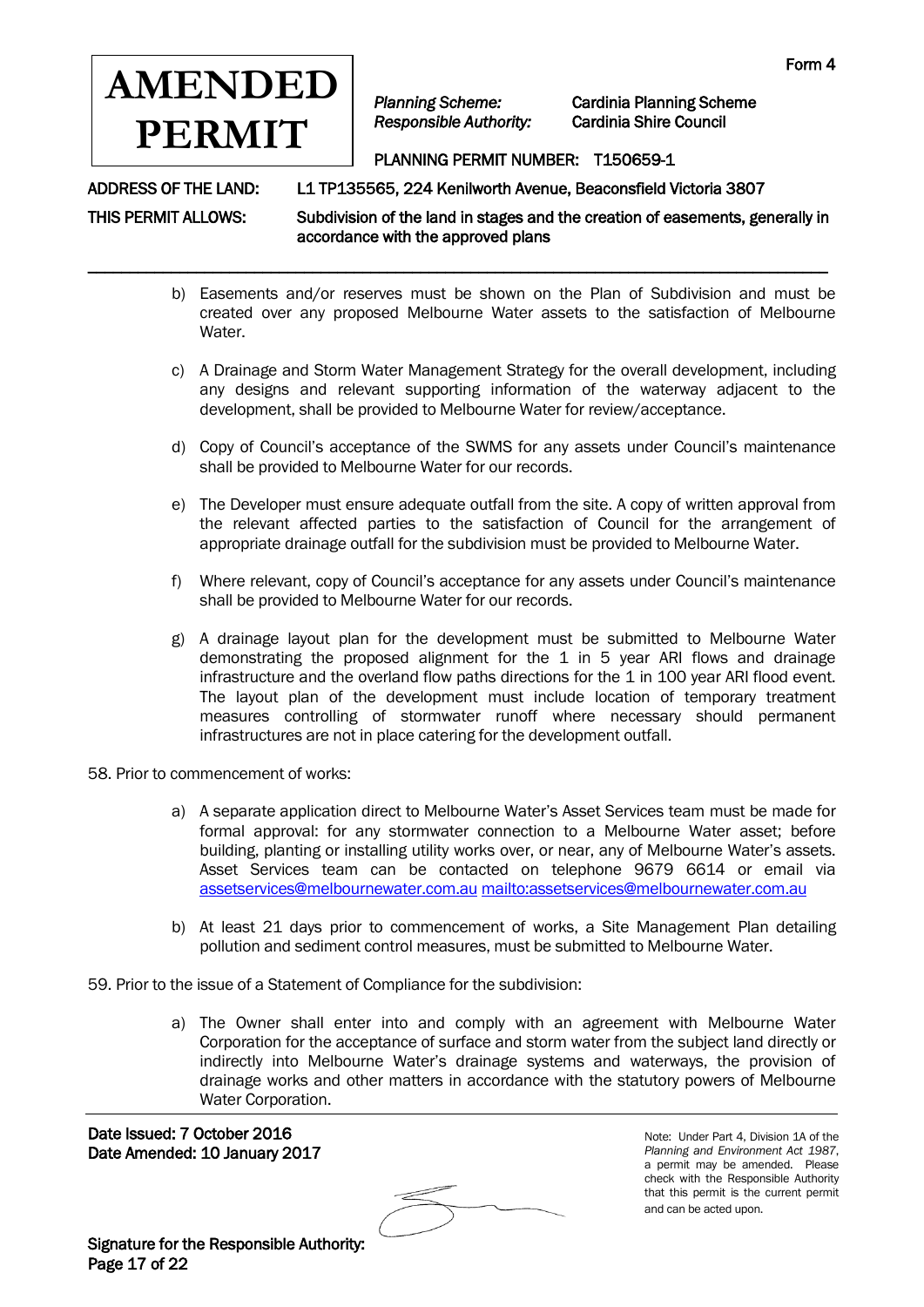

\_\_\_\_\_\_\_\_\_\_\_\_\_\_\_\_\_\_\_\_\_\_\_\_\_\_\_\_\_\_\_\_\_\_\_\_\_\_\_\_\_\_\_\_\_\_\_\_\_\_\_\_\_\_\_\_\_\_\_\_\_\_\_\_\_\_\_\_\_\_\_\_\_\_\_\_\_\_\_\_\_\_\_\_\_\_\_\_\_

*Planning Scheme:* Cardinia Planning Scheme

## PLANNING PERMIT NUMBER: T150659-1

ADDRESS OF THE LAND: L1 TP135565, 224 Kenilworth Avenue, Beaconsfield Victoria 3807

THIS PERMIT ALLOWS: Subdivision of the land in stages and the creation of easements, generally in accordance with the approved plans

- b) Engineering plans of the development (in electronic format) are to be forwarded to Melbourne Water for comment/approval. A Certified Survey Plan may be required following our comments on the engineering drawings.
- c) If a Certified Survey Plan is required, the CSP prepared by or under the supervision of a licensed land surveyor, showing levels reduced to the Australian Height Datum, must be submitted to Melbourne Water to demonstrate that the land has been filled in accordance with Melbourne Water's requirements. The CSP must show 1 in 100 year flood levels and extents associated with any existing or constructed Melbourne Water asset.
- d) The submission of as constructed flood mapping information may also be required of  $1$  in 100 year ARI flood levels.
- e) Evidence confirming that the entire development has a free draining outfall to the satisfaction of Melbourne Water and Council.

#### AusNet:

60. The Plan of Subdivision submitted for certification must be referred to AUSNET ELECTRICITY SERVICES PTY LTD in accordance with Section 8 of the Subdivision Act 1988.

The applicant must –

- 61. Enter into an agreement with AusNet Electricity Services Pty Ltd for supply of electricity to each lot on the endorsed plan.
- 62. Enter into an agreement with AusNet Electricity Services Pty Ltd for the rearrangement of the existing electricity supply system.
- 63. Enter into an agreement with AusNet Electricity Services Pty Ltd for the rearrangement of the points of supply to any existing installations affected by any private electric power line which would cross a boundary created by the subdivision, or by such means as my be agreed by AusNet Electricity Services Pty Ltd.
- 64. Provide easements satisfactory to AusNet Electricity Services Pty Ltd for the purpose of "Power Line" in favour of "AusNet Electricity Services Pty Ltd" pursuant to Section 88 of the *Electricity Industry Act 2000*, where easements have not been otherwise provided, for all existing AusNet Electricity Services Pty Ltd electric power lines and for any new power lines required to service the lots on the endorsed plan and/or abutting land.
- 65. Obtain for the use of AusNet Electricity Services Pty Ltd any other easement required to service the lots.

66. Adjust the position of any existing AusNet Electricity Services Pty Ltd easement to accord with the

Date Issued: 7 October 2016 Date Amended: 10 January 2017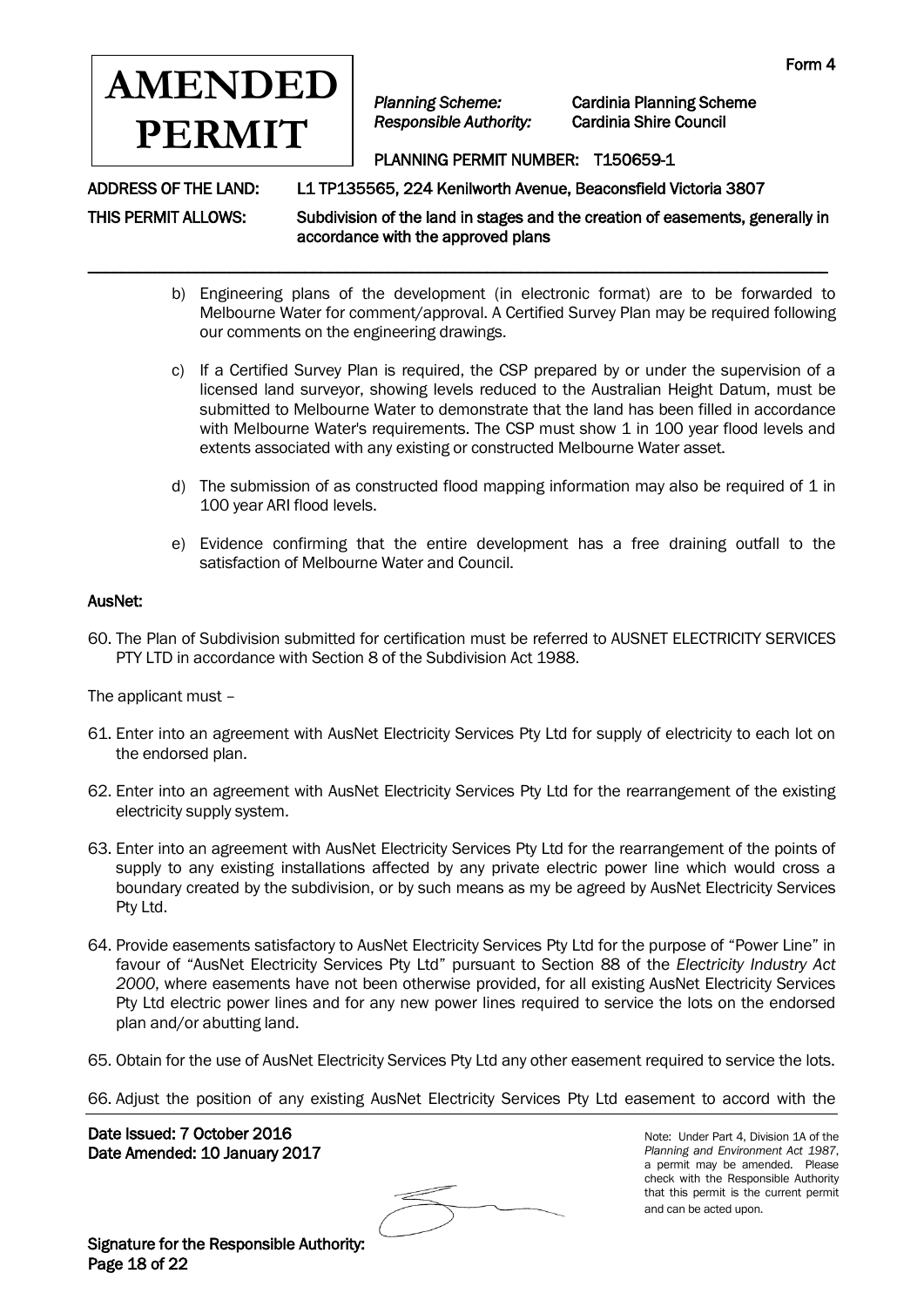

*Planning Scheme:* Cardinia Planning Scheme

#### PLANNING PERMIT NUMBER: T150659-1

ADDRESS OF THE LAND: L1 TP135565, 224 Kenilworth Avenue, Beaconsfield Victoria 3807

THIS PERMIT ALLOWS: Subdivision of the land in stages and the creation of easements, generally in accordance with the approved plans

position of the electricity line(s) as determined by survey.

67. Set aside on the plan of subdivision Reserves for the use of AusNet Electricity Services Pty Ltd for electric substations.

\_\_\_\_\_\_\_\_\_\_\_\_\_\_\_\_\_\_\_\_\_\_\_\_\_\_\_\_\_\_\_\_\_\_\_\_\_\_\_\_\_\_\_\_\_\_\_\_\_\_\_\_\_\_\_\_\_\_\_\_\_\_\_\_\_\_\_\_\_\_\_\_\_\_\_\_\_\_\_\_\_\_\_\_\_\_\_\_\_

- 68. Provide survey plans for electric substations required by AusNet Electricity Services Pty Ltd and for associated power lines and cables and executes leases for a period of 30 years, at a nominal rental with a right to extend the lease for a further 30 years. AusNet Electricity Services Pty Ltd requires that such leases are to be noted on the title by way of a caveat or a notification under Section 88 (2) of the *Transfer of Land Act* prior to the registration of the plan of subdivision.
- 69. Provide to AusNet Electricity Services Pty Ltd a copy of the plan of subdivision submitted for certification that shows any amendments that have been required.
- 70. Agree to provide alternative electricity supply to lot owners and/or each lot until such time as permanent supply is available to the development by AusNet Electricity Services Pty Ltd. Individual generators musty be provided at each supply point. The generator for temporary supply must be installed in such a manner as to comply with the *Electricity Safety Act 1998*.
- 71. Ensure that all necessary auditing is completed to the satisfaction of AusNet Electricity Services Pty Ltd to allow the new network assets to be safely connected to the distribution network.

South East Water:

- 72. The owner of the subject land must enter into an agreement with South East Water for the provision of potable water supply and fulfil all requirements to its satisfaction.
- 73. The owner of the subject land must enter into an agreement with South East Water for the provision of recycled water supply and fulfil all requirements to its satisfaction.
- 74. The owner of the subject land must enter into an agreement with South East Water for the provision of sewerage and fulfil all requirements to its satisfaction.
- 75. All lots on the Plan of Subdivision are to be provided with separate connections to our potable water supply, recycled water supply and sewerage systems.
- 76. Prior to certification, the Plan of Subdivision must be referred to South East Water in accordance with Section 8 of the *Subdivision Act 1988*.

APA Group:

77. Easements in favor of "Australian Gas Networks (VIC) Pty Ltd" must be created on the plan to the satisfaction of APT.

 Date Issued: 7 October 2016 Date Amended: 10 January 2017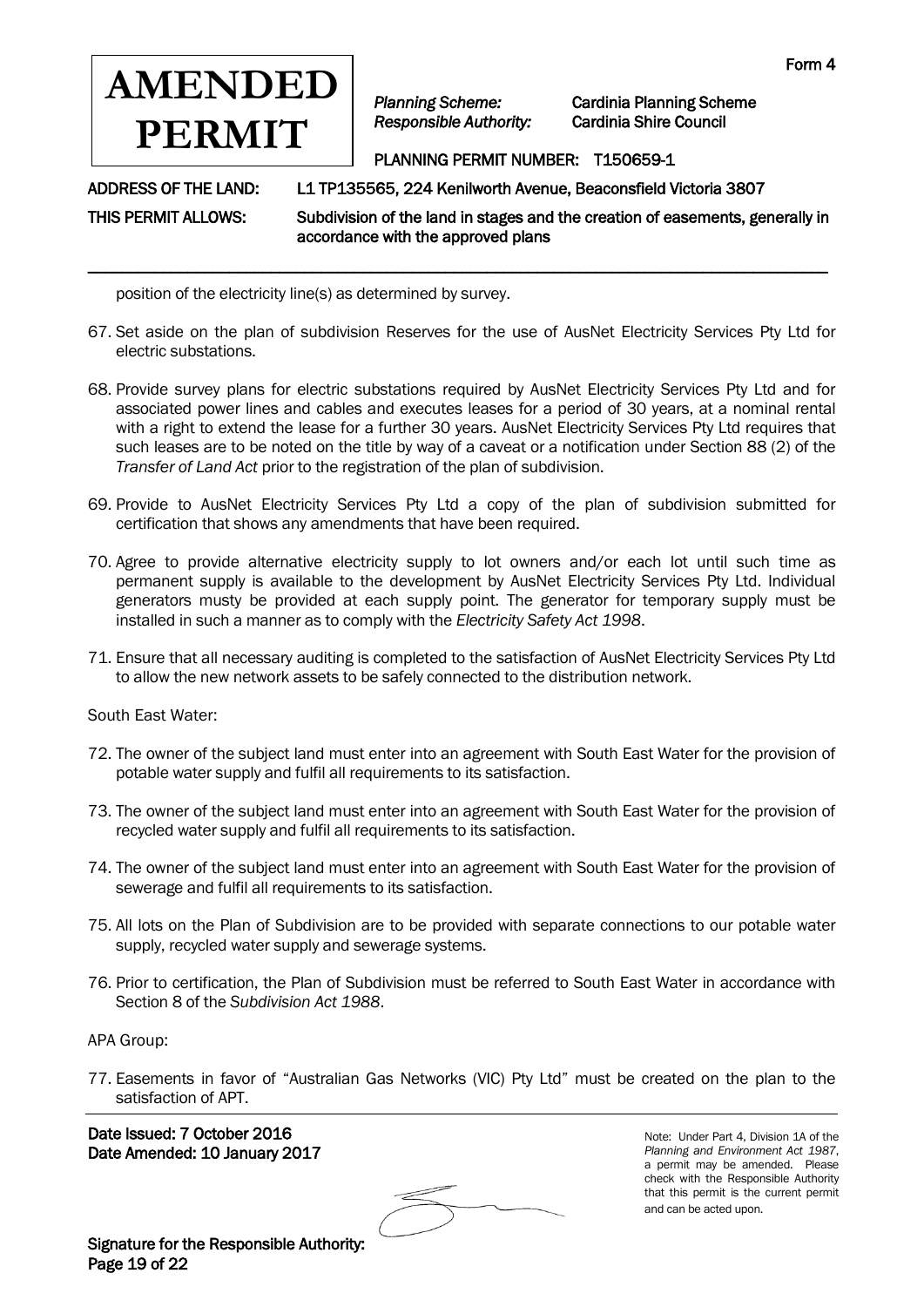

*Planning Scheme:* Cardinia Planning Scheme

## PLANNING PERMIT NUMBER: T150659-1

ADDRESS OF THE LAND: L1 TP135565, 224 Kenilworth Avenue, Beaconsfield Victoria 3807

THIS PERMIT ALLOWS: Subdivision of the land in stages and the creation of easements, generally in accordance with the approved plans

78. The plan of subdivision submitted for certification must be referred to APT O&M Services Pty Ltd, in accordance with Section 8 of the Subdivision Act 1988.

\_\_\_\_\_\_\_\_\_\_\_\_\_\_\_\_\_\_\_\_\_\_\_\_\_\_\_\_\_\_\_\_\_\_\_\_\_\_\_\_\_\_\_\_\_\_\_\_\_\_\_\_\_\_\_\_\_\_\_\_\_\_\_\_\_\_\_\_\_\_\_\_\_\_\_\_\_\_\_\_\_\_\_\_\_\_\_\_\_

Expiry of permit:

This permit will expire if:

- a) The plan of subdivision for the first stage is not certified within two (2) years of the date of this permit; or
- b) The plan of subdivision for the last stage of the subdivision is not certified within 10 years of the date of this permit; or
- c) The registration of the last stage of the subdivision is not completed within five (5) years from the date of certification of that plan of subdivision.

The Responsible Authority may extend the periods referred to if a request is made in writing in accordance with section 69 of the *Planning and Environment Act* 1987.

#### Permit Notes:

#### General:

 A 'Vehicle Crossing Permit' must be obtained from Council prior to the commencement of any works associated with the proposed vehicle crossing.

#### Melbourne Water:

 If further information is required in relation to Melbourne Water's permit conditions shown above, please contact Melbourne Water on 9679 7517, quoting Melbourne Water's reference 274999.

#### Ausnet:

- It is recommended that, at an early date the applicant commences negotiations with AUSNET ELECTRICITY SERVICES PTY LTD for a supply of electricity in order that supply arrangements can be worked out in detail, so prescribed information can be issued without delay (the release to the municipality enabling a Statement of Compliance with the conditions to be issued).
- Arrangements for the supply will be subject to obtaining the agreement of other Authorities and any landowners affected by routes of the electric power lines required to supply the lots and for any tree clearing.

Date Issued: 7 October 2016 Date Amended: 10 January 2017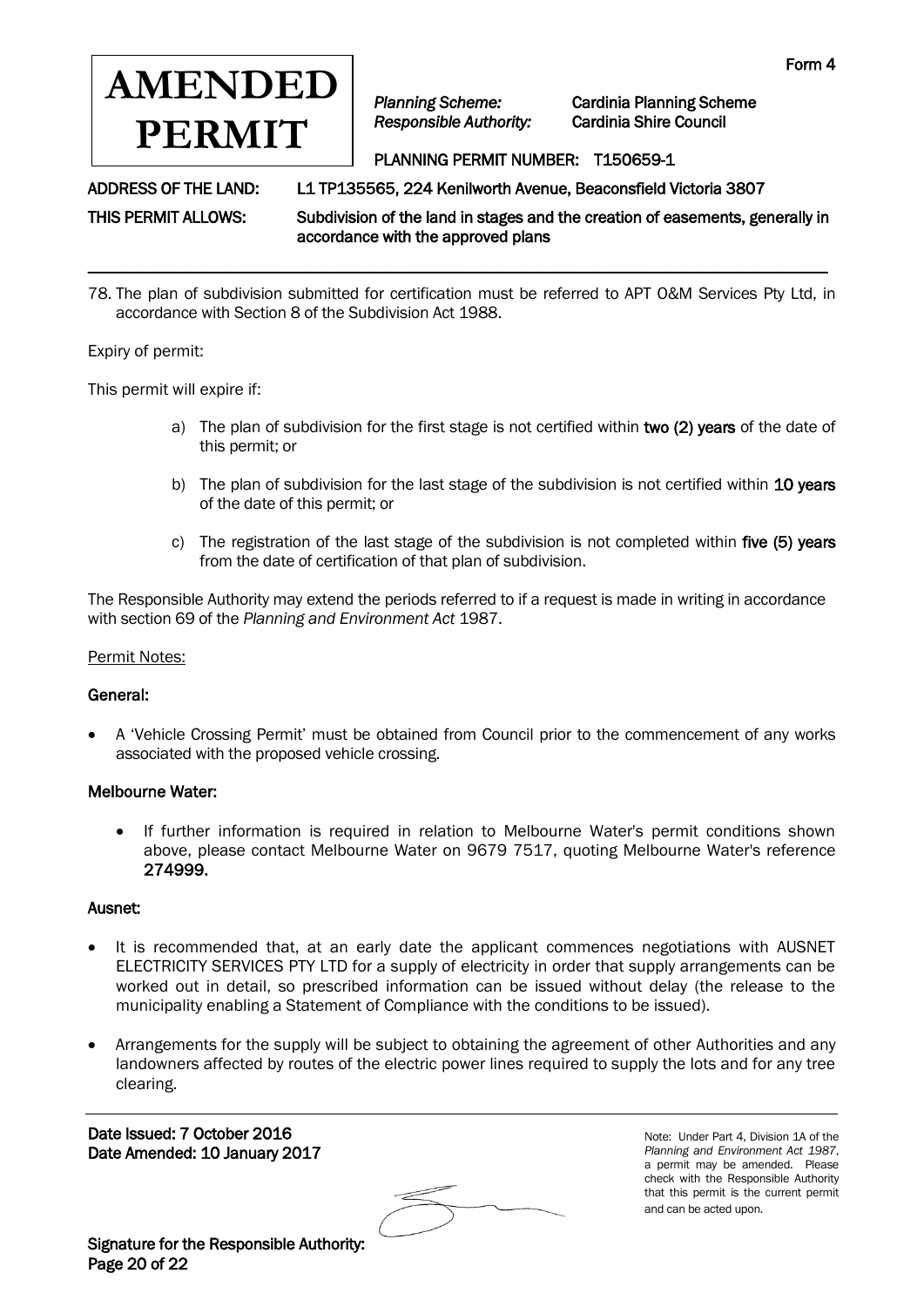

*Planning Scheme:* Cardinia Planning Scheme

#### PLANNING PERMIT NUMBER: T150659-1

ADDRESS OF THE LAND: L1 TP135565, 224 Kenilworth Avenue, Beaconsfield Victoria 3807

THIS PERMIT ALLOWS: Subdivision of the land in stages and the creation of easements, generally in accordance with the approved plans

 Prospective purchasers of lots on this plan should contact this office to determine the availability of a supply of electricity. Financial contributions may be required.

\_\_\_\_\_\_\_\_\_\_\_\_\_\_\_\_\_\_\_\_\_\_\_\_\_\_\_\_\_\_\_\_\_\_\_\_\_\_\_\_\_\_\_\_\_\_\_\_\_\_\_\_\_\_\_\_\_\_\_\_\_\_\_\_\_\_\_\_\_\_\_\_\_\_\_\_\_\_\_\_\_\_\_\_\_\_\_\_\_

#### South East Water:

- The owner of the subject land is required to obtain a 'Notice of Agreement' from South East Water. All requirements must be fulfilled to its satisfaction prior to South East Water consenting to the issuing of a Statement of Compliance.
- The following South East Water agreement options are available:
	- 1. Application to enter into a Development Agreement-Works If South East Water reticulated sewer/water/recycled water (as applicable) is required to be extended to service lots within the development.
	- 2. Application For Notice of Agreement Subdivision-Non Works If South East Water reticulated sewer/water/recycled water (as applicable) is available to the development and the owner only requires Statement of Compliance to release the titles (i.e. subdivision prior to building)
	- 3. Plumbing Industrial, Commercial, Units & Private Water application If South East Water reticulated sewer/water/recycled water (as applicable) is available to the development and the owner wishes to commence construction of the building/s (i.e building prior to subdivision)
	- 4. The works must not disturb or interfere with the existing sewerage disposal system on the property. If the location of the existing sewerage disposal system needs to be varied, then approval must be obtained from the Responsible Authority.

Please note the timeframes detailed in the 'Expiry of Permit' relate to the Date Issued, not the Date Amended.

Date Issued: 7 October 2016 Date Amended: 10 January 2017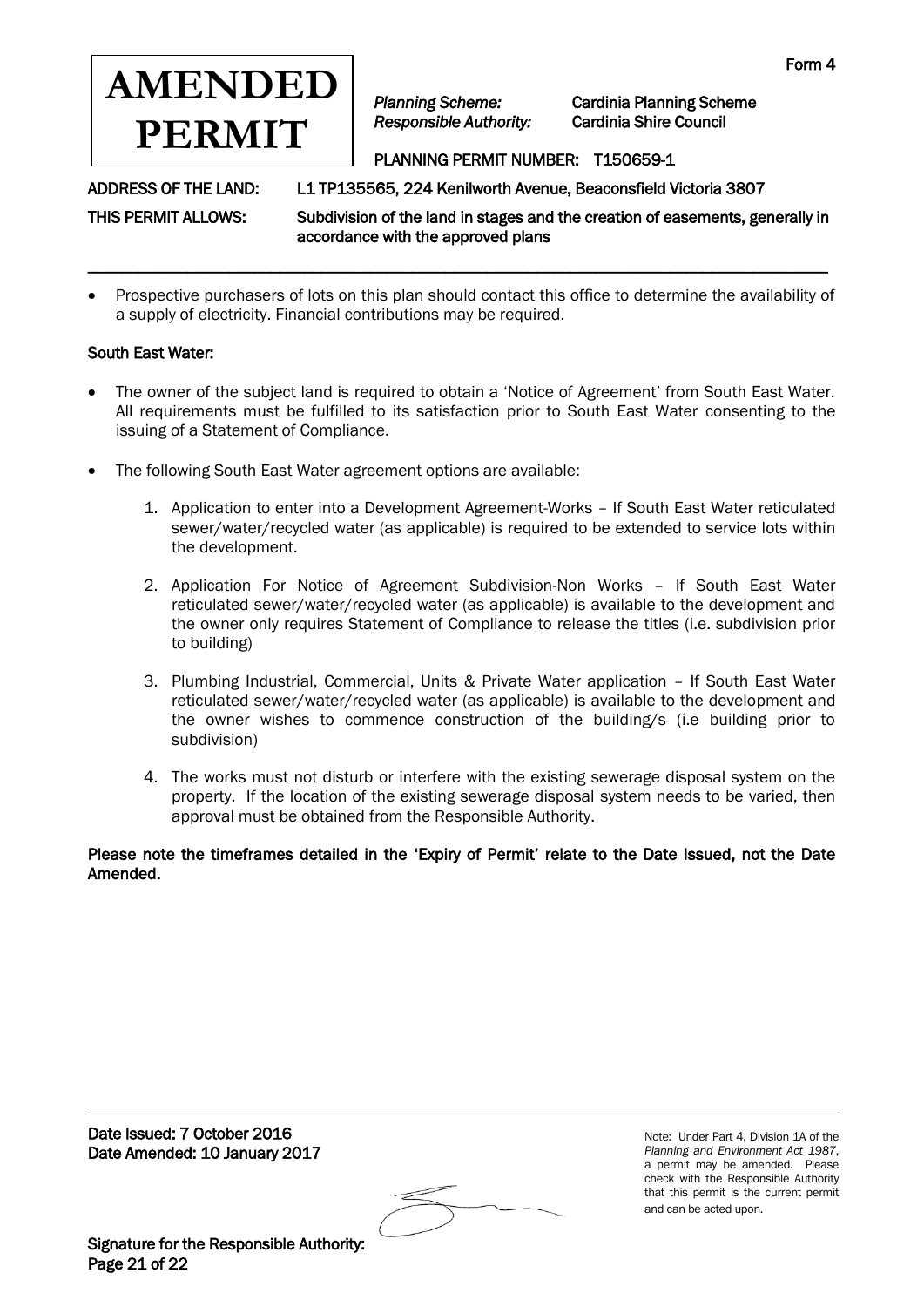#### WHAT HAS BEEN DECIDED?

The Responsible Authority has issued a permit.

(Note: This is not a permit granted under Division 5 of Part 4 of the *Planning and Environment Act 1987*.)

#### WHEN DOES A PERMIT BEGIN?

#### A PERMIT OPERATES:

- a) From the date specified in the permit, or
- b) If no date is specified; from:
	- i. The date of the decision of the Victorian Civil and Administrative Tribunal, if the permit was issued at the direction of the Tribunal, or
	- ii. The date on which it was issued, in any other case.

#### WHEN DOES A PERMIT EXPIRE?

#### A PERMIT FOR THE DEVELOPMENT OF LAND EXPIRES IF:

- a) The development or any stage of it does not start within the time specified in the permit, or
- b) The development requires the certification of a plan of subdivision or consolidation under the *Subdivision Act 1988* and the plan is not certified within two (2) years of the issue of the permit, unless the permit contains a different provision, or
- c) The development or any stage of it is not completed within the time specified in the permit, or if no time is specified, within two years after the issue of the permit or in case of a subdivision or consolidation within five (5) years of the certification of the certification of the plan of subdivision or consolidation under the *Subdivision Act 1988*.

#### A PERMIT FOR THE USE OF LAND EXPIRES IF:

- a) The use does not start within the time specified in the permit, or if no time is specified, within two (2) years of the issue of within two years after the issue of the permit; or
- b) The use is discontinued for a period of two (2) years.

#### A PERMIT FOR THE DEVELOPMENT AND USE OF THE LAND EXPIRES IF:

- a) The development or any stage of it does not start within the time specified in the permit, or
- b) The development or any stage of it is not completed within the time specified in the permit, or if no time is specified within two years after the issue of the permit.
- c) The use does not start within the time specified in the permit, or, if no time is specified, within two years after the completion of the development; or
- d) The use is discontinued for a period of two (2) years.

If a permit for the use of land or the development and use of land or relating to any of the circumstances mentioned in [section](http://www.austlii.edu.au/au/legis/vic/consol_act/paea1987254/s6a.html)  [6A\(](http://www.austlii.edu.au/au/legis/vic/consol_act/paea1987254/s6a.html)2) of the *[Planning and Environment Act 1987](http://www.austlii.edu.au/au/legis/vic/consol_act/paea1987254/)*, or to any combination of use, development or any of those circumstances requires the certification of a plan under the *[Subdivision Act 1988](http://www.austlii.edu.au/au/legis/vic/consol_act/sa1988153/)*, unless the permit contains a different provision:

- a) The use or development of any stage is to be taken to have started when the
- b) Plan is certified; and
- c) The permit expires if the plan is not certified within two years of the issue of the permit.

The expiry of a permit does not affect the validity of anything done under that permit before the expiry.

#### WHAT ABOUT APPEALS?

The person who applied for the permit may apply for a review of any condition in the permit unless it was granted at the direction of the Victorian Civil and Administrative Tribunal, in which case no right of review exists.

An application for review must be lodged within 60 days after the permit was issued, unless a notice of decision to grant a permit has been issued previously, in which case the application for review must be lodged within 60 days after the giving of that notice.

An application for review is lodged with the Victorian Civil and Administrative Tribunal.

An application for review must be made on the relevant form which can be obtained from the Victorian Civil and Administrative Tribunal, and be accompanied by the applicable fee.

An application for review must state the grounds upon which it is based.

An application for review must also be served on the Responsible Authority.

Details about applications for review and the fees payable can be obtained from the Victorian Civil and Administrative Tribunal

Victoria Civil and Administrative Tribunal, Planning List 55 King Street, MELBOURNE VIC 3000 Ph (03) 9628 9777 Fax: (03) 9628 9789